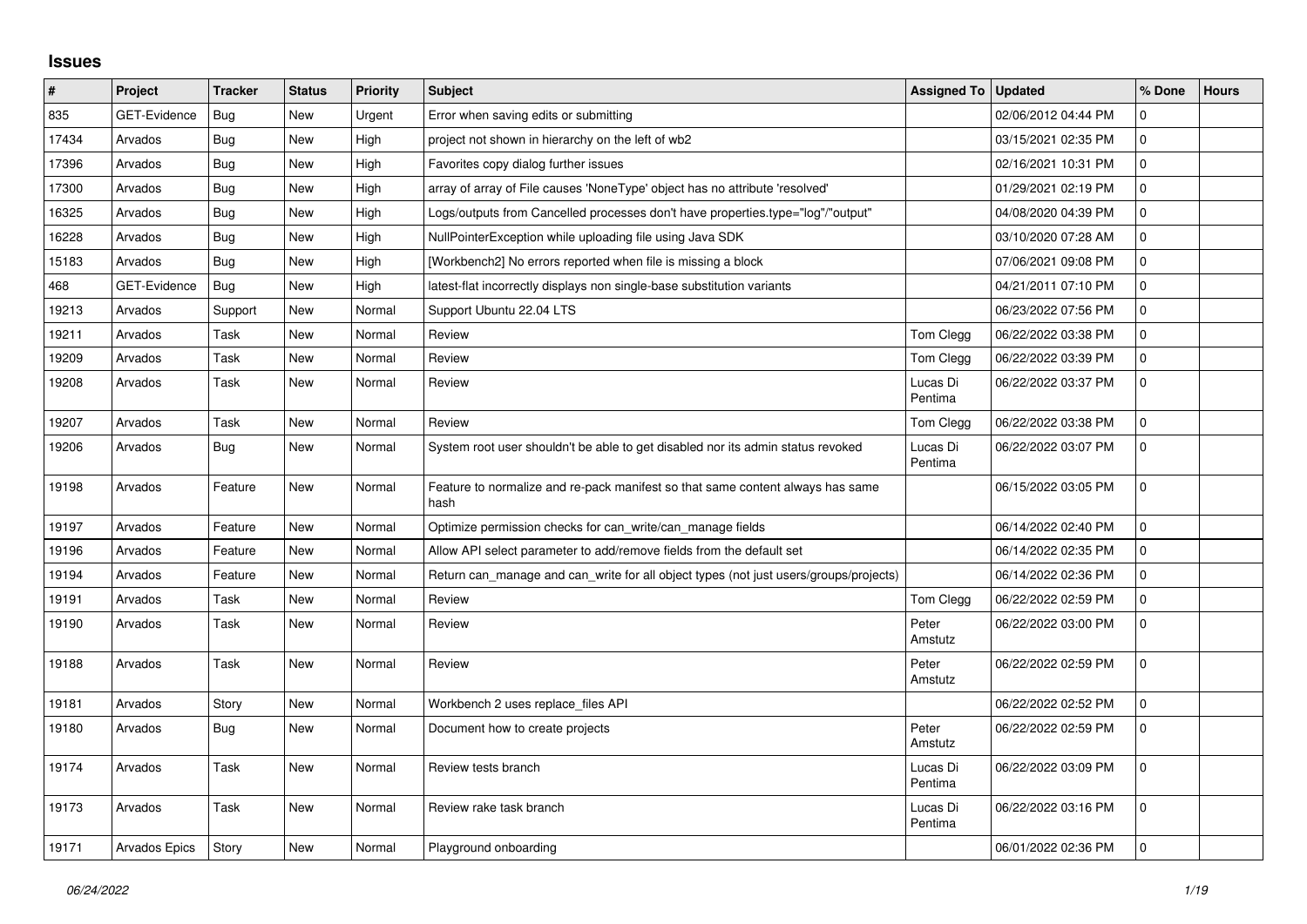| #     | Project                | <b>Tracker</b> | <b>Status</b> | <b>Priority</b> | <b>Subject</b>                                                                                                           | <b>Assigned To</b>  | <b>Updated</b>      | % Done         | <b>Hours</b> |
|-------|------------------------|----------------|---------------|-----------------|--------------------------------------------------------------------------------------------------------------------------|---------------------|---------------------|----------------|--------------|
| 19170 | Arvados Epics          | Story          | <b>New</b>    | Normal          | <b>CWL-Seek</b>                                                                                                          |                     | 05/31/2022 05:57 PM | $\mathbf 0$    |              |
| 19163 | Arvados                | Task           | New           | Normal          | Write rake task                                                                                                          | Peter<br>Amstutz    | 06/22/2022 03:16 PM | $\overline{0}$ |              |
| 19162 | Arvados                | <b>Task</b>    | <b>New</b>    | Normal          | Add tests                                                                                                                | Peter<br>Amstutz    | 06/22/2022 03:09 PM | $\overline{0}$ |              |
| 19160 | Arvados                | Task           | New           | Normal          | Review                                                                                                                   | Peter<br>Amstutz    | 06/22/2022 02:00 PM | $\mathbf 0$    |              |
| 19154 | Arvados<br>Workbench 2 | Story          | New           | Normal          | Sharing dialog improvements followup                                                                                     | Lucas Di<br>Pentima | 06/22/2022 02:59 PM | $\mathbf 0$    |              |
| 19150 | Arvados                | Feature        | <b>New</b>    | Normal          | `arvados-server install -type=test -test-suite-user=X` should add user X to docker and<br>fuse groups                    |                     | 05/20/2022 05:53 PM | $\overline{0}$ |              |
| 19142 | Arvados                | Task           | New           | Normal          | Workbench 2: Avoid loading "mounts" section in the "Project" or "All process" view                                       | Lucas Di<br>Pentima | 06/22/2022 03:26 PM | $\mathbf 0$    |              |
| 19140 | Arvados                | Feature        | New           | Normal          | Document a process by which you would set up a service account                                                           |                     | 06/07/2022 06:27 PM | $\mathbf 0$    |              |
| 19139 | Arvados                | Bug            | New           | Normal          | Regular users should not be able to create user records; creating a user does not<br>make admin the "owner" of that user | Lucas Di<br>Pentima | 06/22/2022 03:38 PM | $\mathbf 0$    |              |
| 19132 | Arvados Epics          | Story          | New           | Normal          | Versioning registered workflows                                                                                          |                     | 06/15/2022 02:51 PM | $\mathbf 0$    |              |
| 19131 | Arvados<br>Workbench 2 | Feature        | New           | Normal          | Sharing URLs/Links: Allow the user to attach a personal note                                                             |                     | 05/24/2022 06:39 PM | $\overline{0}$ |              |
| 19121 | Arvados                | Task           | New           | Normal          | Review                                                                                                                   | Peter<br>Amstutz    | 06/22/2022 03:25 PM | $\mathbf 0$    |              |
| 19117 | Arvados                | Task           | New           | Normal          | Review                                                                                                                   | Stephen<br>Smith    | 06/22/2022 02:53 PM | $\overline{0}$ |              |
| 19091 | Arvados                | Feature        | New           | Normal          | Managed property to assert valid unix username                                                                           |                     | 05/02/2022 04:48 PM | $\overline{0}$ |              |
| 19089 | <b>Arvados Epics</b>   | Task           | <b>New</b>    | Normal          | Cross-federation filter groups                                                                                           |                     | 05/02/2022 04:49 PM | $\mathbf 0$    |              |
| 19086 | Arvados                | Feature        | New           | Normal          | Can provide input JSON/YAML when launching a Workflow as an alternative to the<br>input form                             | Peter<br>Amstutz    | 06/22/2022 02:53 PM | $\overline{0}$ |              |
| 19082 | Arvados                | Feature        | New           | Normal          | Scale default keep cache request with cores or RAM request                                                               |                     | 05/04/2022 03:19 PM | $\mathbf 0$    |              |
| 19080 | Arvados                | Feature        | <b>New</b>    | Normal          | Offer to un-trash items, instead of "not found" dialog                                                                   |                     | 06/22/2022 02:55 PM | $\mathbf 0$    |              |
| 19068 | Arvados                | Task           | New           | Normal          | Review                                                                                                                   | Lucas Di<br>Pentima | 06/22/2022 03:37 PM | $\mathbf 0$    |              |
| 19066 | Arvados                | Task           | New           | Normal          | Review                                                                                                                   | Lucas Di<br>Pentima | 06/22/2022 03:00 PM | $\overline{0}$ |              |
| 19065 | Arvados                | <b>Task</b>    | New           | Normal          | Review                                                                                                                   | Peter<br>Amstutz    | 06/22/2022 03:09 PM | $\mathbf 0$    |              |
| 19064 | Arvados                | Task           | New           | Normal          | Review                                                                                                                   | Stephen<br>Smith    | 06/22/2022 03:00 PM | $\mathbf 0$    |              |
| 19058 | Arvados                | Support        | New           | Normal          | Add code scanning to jenkins pipeline                                                                                    |                     | 04/27/2022 03:08 PM | $\overline{0}$ |              |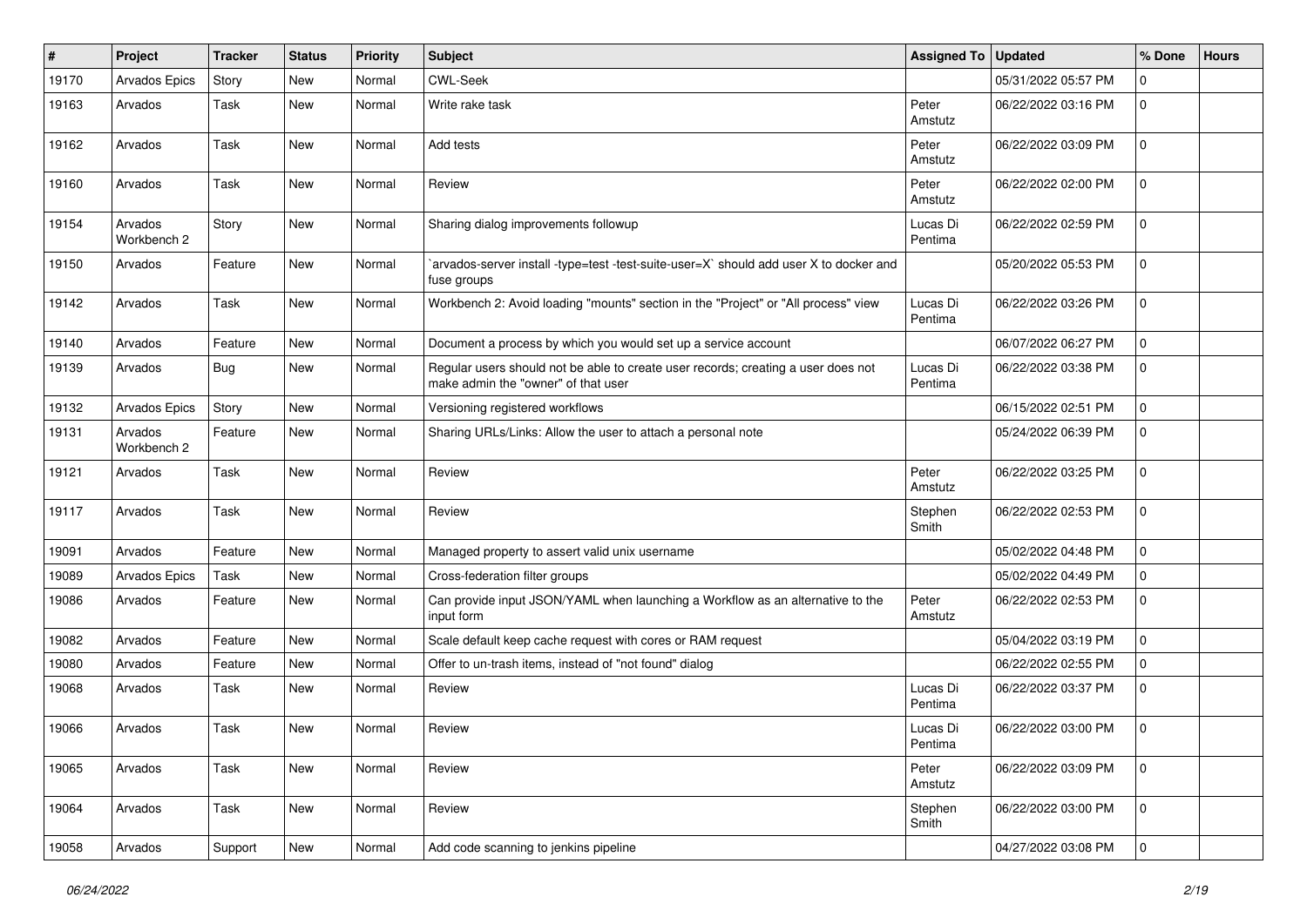| $\vert$ # | Project | <b>Tracker</b> | <b>Status</b> | Priority | Subject                                                                                                 | <b>Assigned To</b>  | <b>Updated</b>      | % Done      | <b>Hours</b> |
|-----------|---------|----------------|---------------|----------|---------------------------------------------------------------------------------------------------------|---------------------|---------------------|-------------|--------------|
| 19057     | Arvados | <b>Bug</b>     | <b>New</b>    | Normal   | [controller] should not allow adding the same user to a VM more than one time                           |                     | 06/22/2022 02:53 PM | 0           |              |
| 19056     | Arvados | Feature        | New           | Normal   | Environment variable / command line convention that specifies where to get<br>HOST/TOKEN settings.conf  |                     | 05/04/2022 03:18 PM | $\mathbf 0$ |              |
| 19053     | Arvados | Bug            | <b>New</b>    | Normal   | Update 'Technology' page to link to relevant parts of doc.arvados.org instead of wiki                   | Peter<br>Amstutz    | 06/22/2022 03:00 PM | $\mathbf 0$ |              |
| 19051     | Arvados | Bug            | <b>New</b>    | Normal   | Handle quotes in search strings correctly                                                               | Daniel Kutyła       | 06/22/2022 03:00 PM | 0           |              |
| 19048     | Arvados | Bug            | <b>New</b>    | Normal   | Copying a folder in collection file browser results in empty folder                                     |                     | 06/22/2022 02:54 PM | $\Omega$    |              |
| 19047     | Arvados | Feature        | <b>New</b>    | Normal   | Pythonic interface to launch workflows                                                                  |                     | 04/20/2022 07:41 PM | $\mathbf 0$ |              |
| 19017     | Arvados | Bug            | <b>New</b>    | Normal   | Release Arvados 2.4.1                                                                                   | Peter<br>Amstutz    | 06/22/2022 03:00 PM | 93          |              |
| 19005     | Arvados | Task           | <b>New</b>    | Normal   | Review                                                                                                  | Peter<br>Amstutz    | 06/22/2022 03:09 PM | $\mathbf 0$ |              |
| 19002     | Arvados | Task           | New           | Normal   | Review                                                                                                  | Peter<br>Amstutz    | 06/22/2022 03:17 PM | $\mathbf 0$ |              |
| 19000     | Arvados | Task           | New           | Normal   | Review                                                                                                  | Stephen<br>Smith    | 06/22/2022 01:58 PM | $\mathbf 0$ |              |
| 18999     | Arvados | Task           | New           | Normal   | Review                                                                                                  | Peter<br>Amstutz    | 06/22/2022 02:00 PM | 0           |              |
| 18998     | Arvados | Story          | New           | Normal   | keepstore ability to check token validity for uploads                                                   |                     | 06/07/2022 08:59 PM | $\mathbf 0$ |              |
| 18997     | Arvados | Story          | <b>New</b>    | Normal   | ability to migrate arvbox to arvados-server boot dev mode                                               |                     | 06/07/2022 09:00 PM | 0           |              |
| 18996     | Arvados | Bug            | <b>New</b>    | Normal   | Container request's expires at field                                                                    |                     | 06/22/2022 02:55 PM | $\mathbf 0$ |              |
| 18990     | Arvados | Bug            | <b>New</b>    | Normal   | should reflect the value of TLS/Insecure in the "Get API Token" dialog                                  | Daniel Kutyła       | 06/22/2022 03:00 PM | $\Omega$    |              |
| 18988     | Arvados | Feature        | <b>New</b>    | Normal   | [CWL] support singularity/docker hint to make debugging workflows easier                                |                     | 04/11/2022 06:29 PM | $\mathbf 0$ |              |
| 18977     | Arvados | <b>Bug</b>     | New           | Normal   | Mishandled Azure error?                                                                                 |                     | 04/12/2022 07:55 PM | $\mathbf 0$ |              |
| 18975     | Arvados | Feature        | <b>New</b>    | Normal   | log viewer improvements                                                                                 | Lucas Di<br>Pentima | 06/22/2022 02:59 PM | $\mathbf 0$ |              |
| 18973     | Arvados | Story          | New           | Normal   | Test combinations of federation scenarios                                                               |                     | 06/22/2022 02:54 PM | 0           |              |
| 18970     | Arvados | Feature        | <b>New</b>    | Normal   | Add support for publicly shared collections (anonymous user)                                            |                     | 04/04/2022 03:17 PM | $\mathbf 0$ |              |
| 18969     | Arvados | Bug            | New           | Normal   | Controller should monitor its own memory usage and pause requests handling when<br>memory usage is high |                     | 04/05/2022 02:53 PM | 0           |              |
| 18968     | Arvados | Story          | New           | Normal   | Should be able to pick directories within collections                                                   | Stephen<br>Smith    | 06/22/2022 02:59 PM | $\mathbf 0$ |              |
| 18967     | Arvados | Story          | New           | Normal   | drop legacy columns and tables                                                                          |                     | 04/01/2022 07:03 PM | 0           |              |
| 18964     | Arvados | Bug            | New           | Normal   | Write better prefetch tests                                                                             |                     | 06/22/2022 02:56 PM | $\mathbf 0$ |              |
| 18961     | Arvados | Feature        | New           | Normal   | Go FileSystem / FUSE mount supports block caching & prefetch                                            |                     | 05/04/2022 03:18 PM | 0           |              |
| 18960     | Arvados | Feature        | New           | Normal   | crunch-run can use Go FUSE driver for read-only mounts                                                  |                     | 05/04/2022 03:17 PM | $\mathbf 0$ |              |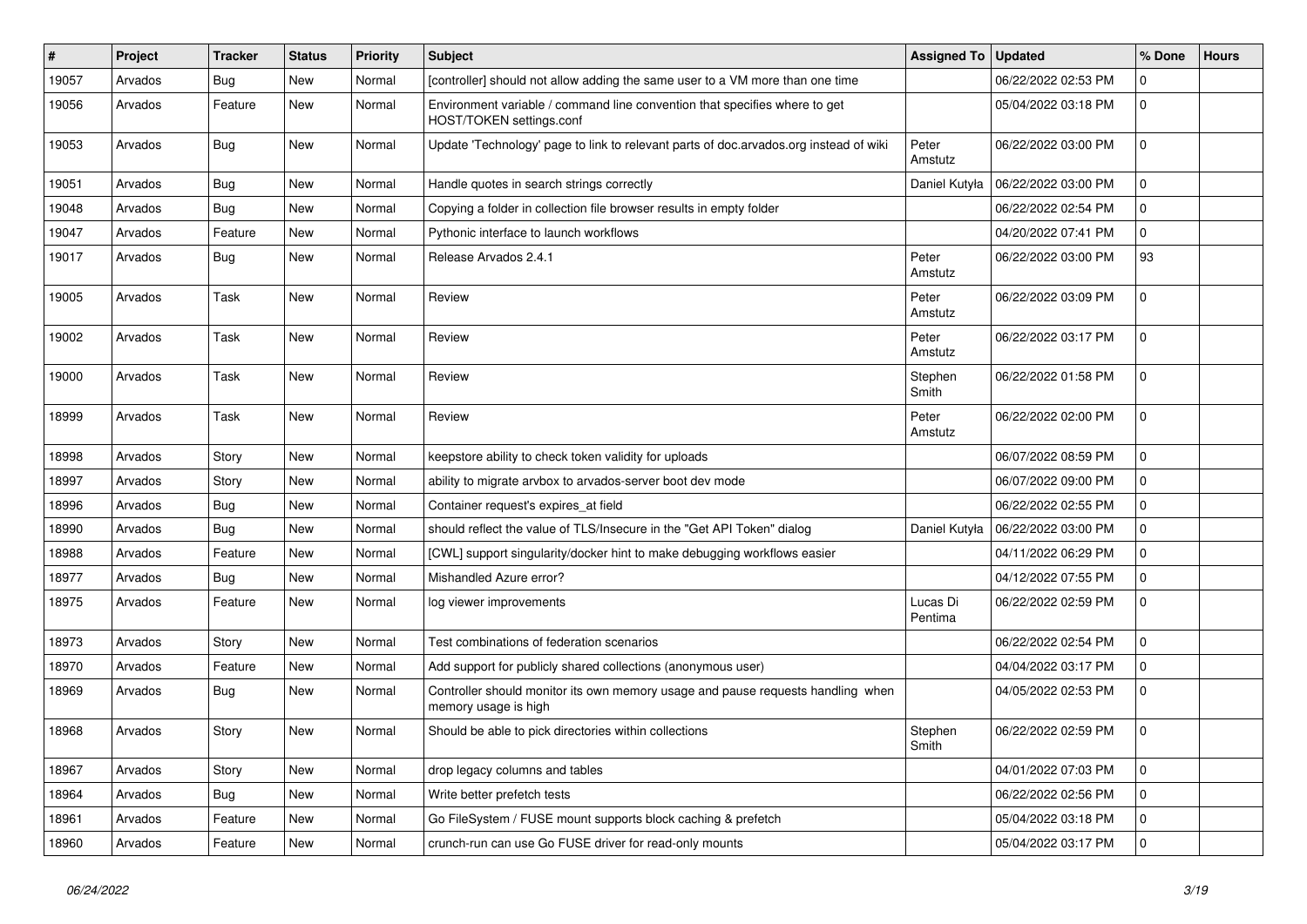| #     | Project       | Tracker | <b>Status</b> | Priority | <b>Subject</b>                                                                                                              | <b>Assigned To</b>  | <b>Updated</b>      | % Done      | <b>Hours</b> |
|-------|---------------|---------|---------------|----------|-----------------------------------------------------------------------------------------------------------------------------|---------------------|---------------------|-------------|--------------|
| 18951 | Arvados       | Task    | <b>New</b>    | Normal   | Review                                                                                                                      |                     | 06/22/2022 02:55 PM | 0           |              |
| 18946 | Arvados       | Feature | <b>New</b>    | Normal   | Render fields of user profile from config                                                                                   |                     | 03/30/2022 02:29 PM | $\mathbf 0$ |              |
| 18944 | Arvados       | Feature | New           | Normal   | [controller] should log the user uuid used for the request                                                                  |                     | 06/22/2022 03:32 PM | $\mathbf 0$ |              |
| 18942 | Arvados       | Story   | <b>New</b>    | Normal   | Remove perl SDK, tests, dependencies                                                                                        |                     | 03/29/2022 02:14 PM | $\mathbf 0$ |              |
| 18936 | Arvados       | Bug     | <b>New</b>    | Normal   | [api] [controller] remove reader_token support                                                                              |                     | 06/22/2022 02:56 PM | $\mathbf 0$ |              |
| 18897 | Arvados       | Feature | New           | Normal   | [go services] should log the uuid of the token used for each request (and if available,<br>the uuid of the associated user) |                     | 06/22/2022 03:32 PM | $\mathbf 0$ |              |
| 18882 | Arvados       | Task    | New           | Normal   | Review                                                                                                                      | Daniel Kutyła       | 06/22/2022 02:59 PM | $\mathbf 0$ |              |
| 18879 | Arvados       | Task    | New           | Normal   | Review                                                                                                                      | Lucas Di<br>Pentima | 06/22/2022 02:56 PM | $\mathbf 0$ |              |
| 18874 | Arvados       | Support | <b>New</b>    | Normal   | Merge workbench2 history into main Arvados repo                                                                             |                     | 06/22/2022 02:54 PM | $\mathbf 0$ |              |
| 18871 | Arvados       | Feature | New           | Normal   | WebDAV uses replace_files API                                                                                               |                     | 03/16/2022 02:13 PM | $\mathbf 0$ |              |
| 18864 | Arvados       | Bug     | <b>New</b>    | Normal   | "Responsible person" link is wrong                                                                                          |                     | 03/14/2022 03:49 PM | $\mathbf 0$ |              |
| 18863 | Arvados       | Feature | New           | Normal   | [controller] add background job to clean up old container log records                                                       |                     | 06/22/2022 02:55 PM | $\mathbf 0$ |              |
| 18862 | Arvados       | Bug     | <b>New</b>    | Normal   | [api] remove replay_job_log rake task                                                                                       |                     | 03/14/2022 03:43 PM | $\mathbf 0$ |              |
| 18861 | Arvados       | Story   | New           | Normal   | Retire wb1                                                                                                                  |                     | 03/14/2022 02:48 PM | $\mathbf 0$ |              |
| 18860 | Arvados       | Story   | <b>New</b>    | Normal   | Display number of container attempts and make it easy to access past logs                                                   |                     | 03/23/2022 06:53 PM | $\mathbf 0$ |              |
| 18853 | Arvados       | Story   | New           | Normal   | Get input collection uuid or metadata                                                                                       |                     | 03/10/2022 03:13 PM | $\mathbf 0$ |              |
| 18847 | Arvados Epics | Story   | New           | Normal   | Structured type checking for properties                                                                                     |                     | 03/09/2022 05:50 PM | $\mathbf 0$ |              |
| 18846 | Arvados       | Story   | <b>New</b>    | Normal   | Rendering rich descriptions                                                                                                 |                     | 03/09/2022 08:42 PM | $\mathbf 0$ |              |
| 18842 | Arvados       | Feature | New           | Normal   | Local disk keep cache for Python SDK/arv-mount                                                                              |                     | 03/08/2022 04:29 PM | 0           |              |
| 18841 | Arvados       | Feature | New           | Normal   | Feature to inject additional info into wb2 details panel                                                                    |                     | 03/08/2022 09:59 PM | $\mathbf 0$ |              |
| 18840 | Arvados       | Feature | New           | Normal   | Algorithm to repack small files into larger blocks                                                                          |                     | 03/08/2022 03:15 PM | 0           |              |
| 18817 | Arvados       | Task    | <b>New</b>    | Normal   | review                                                                                                                      | Peter<br>Amstutz    | 06/22/2022 03:07 PM | $\mathbf 0$ |              |
| 18815 | Arvados       | Task    | <b>New</b>    | Normal   | Review                                                                                                                      | Peter<br>Amstutz    | 04/05/2022 02:53 PM | $\mathbf 0$ |              |
| 18810 | Arvados       | Feature | New           | Normal   | PySDK API Client wrapper methods that automatically translate properties using a<br>vocabulary                              |                     | 03/01/2022 08:58 PM | $\mathbf 0$ |              |
| 18800 | Arvados Epics | Story   | New           | Normal   | Update Python SDK documentation                                                                                             |                     | 06/06/2022 06:12 PM | U           |              |
| 18799 | Arvados       | Story   | New           | Normal   | Strategy to tie the Python SDK to the API docs                                                                              |                     | 02/23/2022 08:05 PM | $\mathbf 0$ |              |
| 18798 | Arvados       | Story   | New           | Normal   | Turn code cookbook into liquid template & include files separately                                                          |                     | 02/23/2022 07:46 PM | $\mathbf 0$ |              |
| 18790 | Arvados       | Feature | New           | Normal   | Access live container logs through arvados-client and crunch-run container gateway                                          |                     | 02/18/2022 03:28 PM | $\mathbf 0$ |              |
| 18788 | Arvados       | Feature | New           | Normal   | User merge & migration support on LoginCluster federations                                                                  |                     | 05/04/2022 03:18 PM | $\mathbf 0$ |              |
| 18775 | Arvados       | Feature | New           | Normal   | Search in picker dialogue for selecting Projects/Files/Directories                                                          |                     | 06/22/2022 03:37 PM | $\mathbf 0$ |              |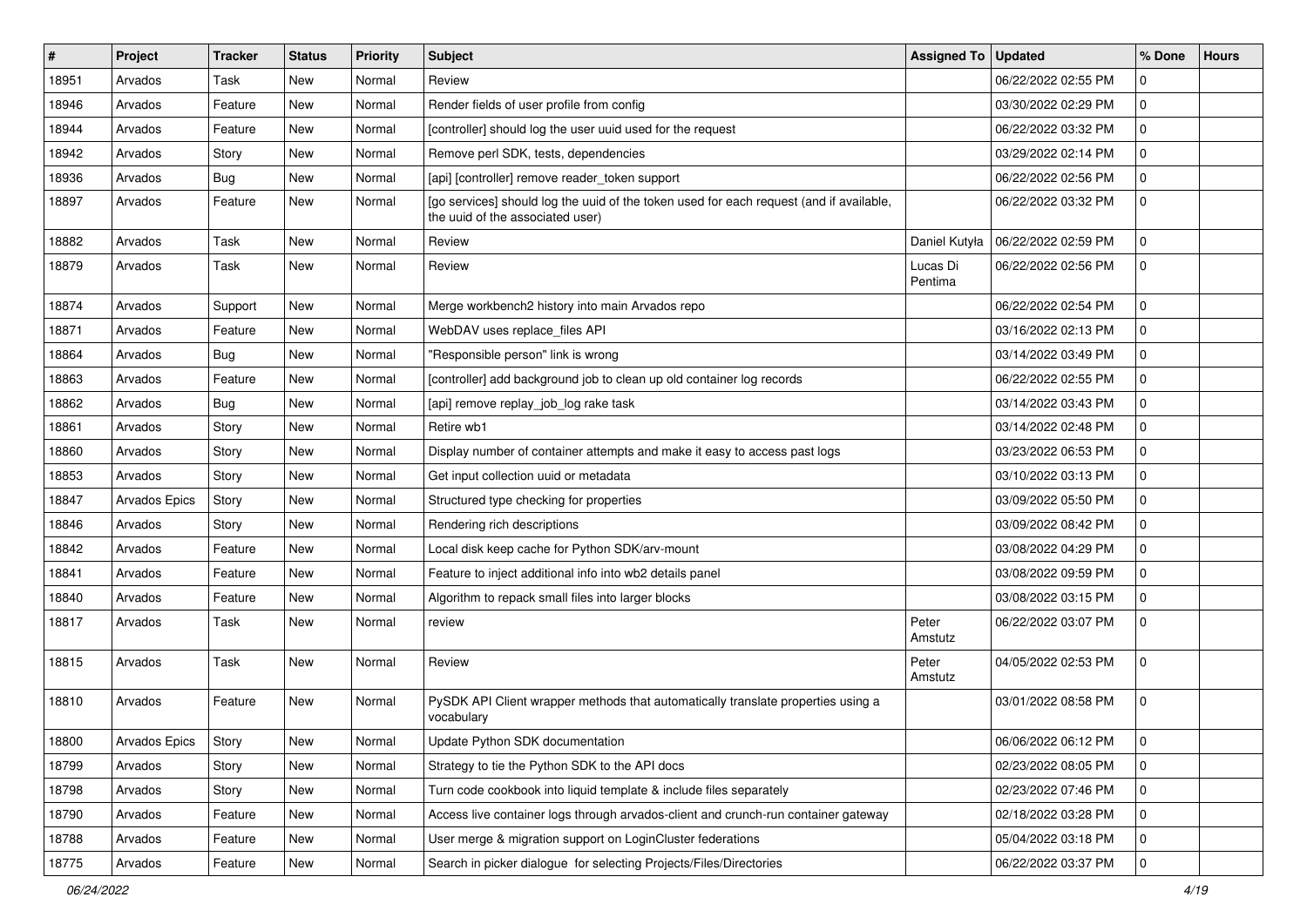| #     | <b>Project</b>         | <b>Tracker</b> | <b>Status</b> | <b>Priority</b> | <b>Subject</b>                                                                                                                                     | <b>Assigned To</b>  | <b>Updated</b>      | % Done         | <b>Hours</b> |
|-------|------------------------|----------------|---------------|-----------------|----------------------------------------------------------------------------------------------------------------------------------------------------|---------------------|---------------------|----------------|--------------|
| 18765 | Arvados                | <b>Bug</b>     | New           | Normal          | engine configuration too big > 1048448 with singularity                                                                                            |                     | 06/07/2022 01:56 PM | 0              |              |
| 18762 | Arvados                | Bug            | New           | Normal          | rails background tasks scaling issues                                                                                                              |                     | 06/22/2022 02:56 PM | 0              |              |
| 18726 | Arvados                | Feature        | New           | Normal          | a-c-r uses arv-put internally to upload dependencies                                                                                               |                     | 02/10/2022 04:53 PM | $\mathbf 0$    |              |
| 18724 | Arvados                | Bug            | New           | Normal          | Collection file_names should contain full paths for substring matching                                                                             |                     | 03/01/2022 09:11 PM | $\overline{0}$ |              |
| 18709 | Arvados                | Task           | New           | Normal          | Review                                                                                                                                             | Peter<br>Amstutz    | 06/22/2022 02:55 PM | $\overline{0}$ |              |
| 18697 | Arvados<br>Workbench 2 | <b>Bug</b>     | New           | Normal          | Cypress tests for federated scenarios                                                                                                              | Lucas Di<br>Pentima | 06/22/2022 02:55 PM | $\overline{0}$ |              |
| 18693 | Arvados                | Story          | New           | Normal          | Deduplicate permission links                                                                                                                       |                     | 06/22/2022 02:53 PM | $\mathbf 0$    |              |
| 18689 | Arvados                | Feature        | New           | Normal          | support secret environment                                                                                                                         |                     | 04/06/2022 03:55 PM | $\overline{0}$ |              |
| 18685 | Arvados Epics          | Story          | New           | Normal          | Synchronize configuration on multi-node cluster                                                                                                    |                     | 05/18/2022 02:35 PM | $\mathbf 0$    |              |
| 18684 | Arvados Epics          | Story          | New           | Normal          | New user mode for Workbench (for use on Playground)                                                                                                |                     | 02/18/2022 10:01 PM | $\mathbf 0$    |              |
| 18677 | Arvados                | Feature        | New           | Normal          | Container runtime metrics API                                                                                                                      |                     | 01/25/2022 06:56 PM | $\overline{0}$ |              |
| 18672 | Arvados                | Feature        | New           | Normal          | [go sdk] describe + implement desired Go SDK                                                                                                       |                     | 01/24/2022 09:34 PM | $\mathbf 0$    |              |
| 18671 | Arvados                | Bug            | New           | Normal          | [go sdk] update documentation                                                                                                                      |                     | 01/24/2022 09:33 PM | 0              |              |
| 18669 | Arvados                | Task           | New           | Normal          | review 18668-add-project-support-to-deduplication-report                                                                                           |                     | 01/24/2022 04:51 PM | $\mathbf 0$    |              |
| 18650 | Arvados                | Task           | New           | Normal          | Design API for helper methods for working with vocabularies                                                                                        | Peter<br>Amstutz    | 01/19/2022 04:52 PM | $\overline{0}$ |              |
| 18623 | Arvados                | Feature        | New           | Normal          | Ensure Etag can be used and honor If-Match header in updates                                                                                       |                     | 01/12/2022 04:50 PM | $\mathbf 0$    |              |
| 18621 | Arvados                | Feature        | New           | Normal          | Ability for admin to purge old versions of a collection                                                                                            |                     | 01/10/2022 04:41 PM | $\mathbf 0$    |              |
| 18620 | Arvados                | Feature        | New           | Normal          | [LSF] use btop to adjust relative priorities of arvados jobs                                                                                       |                     | 01/10/2022 03:45 PM | $\overline{0}$ |              |
| 18618 | Arvados                | Bug            | New           | Normal          | Reusing workflows/steps is too slow                                                                                                                |                     | 01/07/2022 07:12 PM | $\mathbf 0$    |              |
| 18616 | Arvados                | Task           | New           | Normal          | Review                                                                                                                                             | Ward<br>Vandewege   | 01/19/2022 04:23 PM | $\overline{0}$ |              |
| 18615 | Arvados                | Task           | New           | Normal          | Review                                                                                                                                             | Lucas Di<br>Pentima | 06/22/2022 02:56 PM | $\mathbf 0$    |              |
| 18613 | Arvados                | Task           | New           | Normal          | Review                                                                                                                                             | Peter<br>Amstutz    | 06/08/2022 03:20 PM | $\mathbf 0$    |              |
| 18609 | Arvados                | Task           | <b>New</b>    | Normal          | Review                                                                                                                                             | Ward<br>Vandewege   | 01/18/2022 08:55 PM | $\overline{0}$ |              |
| 18587 | Arvados<br>Workbench 2 | <b>Bug</b>     | New           | Normal          | "Copy selected into collection" incorrect behavior                                                                                                 | Lucas Di<br>Pentima | 02/02/2022 04:00 PM | l 0            |              |
| 18586 | Arvados                | <b>Bug</b>     | New           | Normal          | Remove docs/code for unsupported AsyncPermissionsUpdateInterval                                                                                    |                     | 12/14/2021 04:21 PM | $\overline{0}$ |              |
| 18576 | Arvados                | Feature        | New           | Normal          | arv-put converts properties aliases to vocabulary ids                                                                                              |                     | 04/05/2022 02:53 PM | $\overline{0}$ |              |
| 18573 | Arvados                | Feature        | New           | Normal          | packer compute image builder script should take an explicit arvados package version<br>to install instead of latest in selected package repository |                     | 12/09/2021 05:01 PM | $\overline{0}$ |              |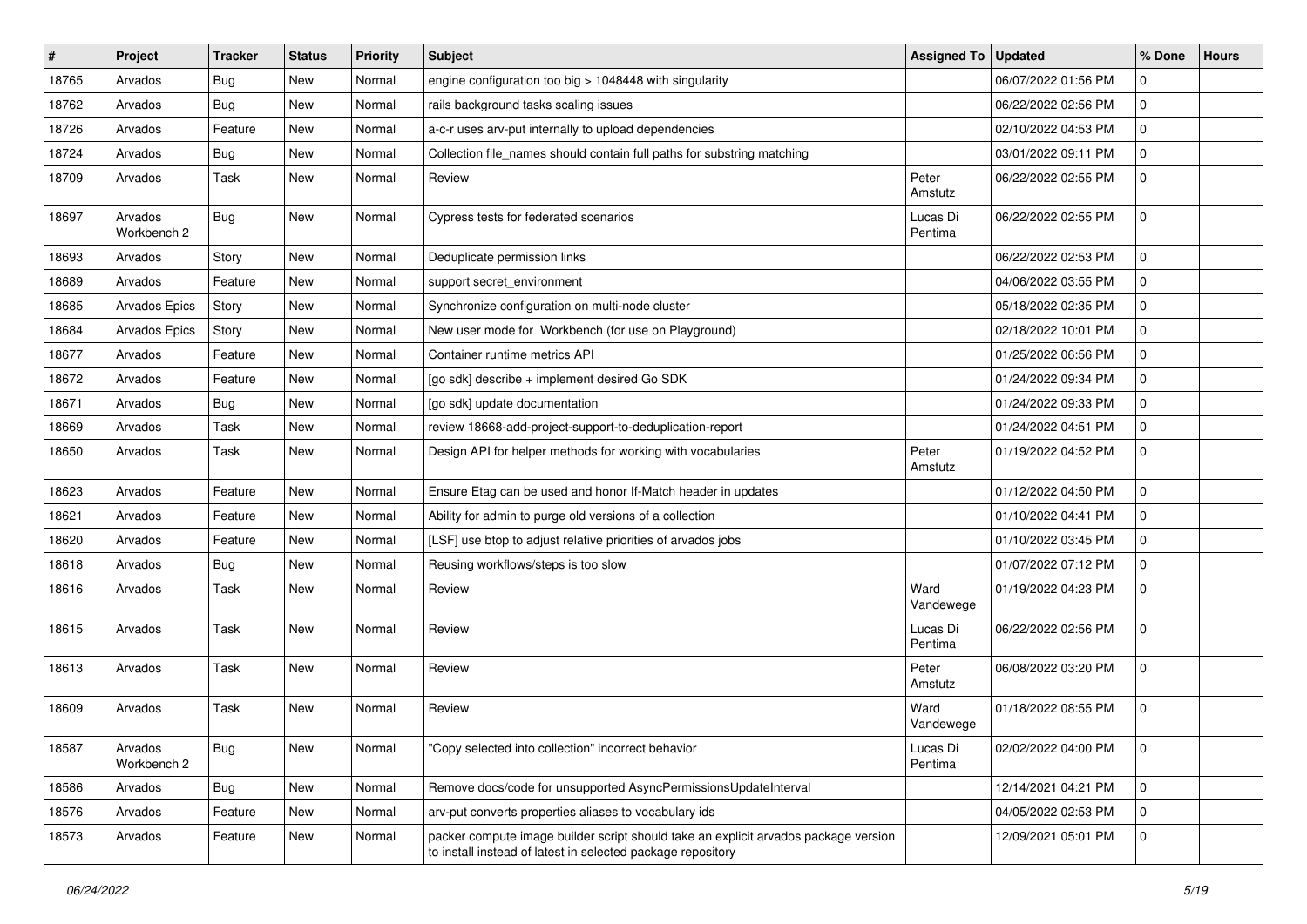| #     | Project                | Tracker    | <b>Status</b> | <b>Priority</b> | Subject                                                                                                                   | <b>Assigned To</b> | <b>Updated</b>      | % Done         | <b>Hours</b> |
|-------|------------------------|------------|---------------|-----------------|---------------------------------------------------------------------------------------------------------------------------|--------------------|---------------------|----------------|--------------|
| 18564 | Arvados                | Feature    | New           | Normal          | [art] run jenkins release build steps with a set of parameters                                                            |                    | 06/08/2022 03:20 PM | $\Omega$       |              |
| 18563 | Arvados                | Bug        | New           | Normal          | [config] simplify/streamline InternalURLs/ExternalURL situation                                                           |                    | 06/07/2022 09:07 PM | $\mathbf 0$    |              |
| 18548 | Arvados                | Feature    | New           | Normal          | Ability to share a link to the "Get API Token" dialog in WB"                                                              |                    | 12/03/2021 03:22 PM | $\mathbf 0$    |              |
| 18516 | Arvados                | Story      | New           | Normal          | run Theia interactively for development on shell and/or compute nodes                                                     |                    | 12/01/2021 05:47 PM | $\mathbf 0$    |              |
| 18515 | Arvados                | Story      | New           | Normal          | run interactive Jupyter on shell and/or compute nodes                                                                     |                    | 12/01/2021 05:17 PM | $\mathbf 0$    |              |
| 18514 | Arvados                | Story      | New           | Normal          | Research framework for interactive tutorials that overlay the app                                                         |                    | 12/01/2021 03:49 PM | $\mathbf 0$    |              |
| 18501 | Arvados                | <b>Bug</b> | New           | Normal          | Add option in ARV GUI to open link in new tab                                                                             |                    | 11/30/2021 03:43 PM | $\mathbf 0$    |              |
| 18500 | Arvados                | <b>Bug</b> | New           | Normal          | Arvados CV for "Study Type" property not active                                                                           |                    | 11/30/2021 03:41 PM | $\mathbf 0$    |              |
| 18499 | Arvados                | Bug        | New           | Normal          | Advanced Dialog on collections shows the manifest text as null                                                            |                    | 11/30/2021 03:38 PM | $\mathbf 0$    |              |
| 18498 | Arvados                | Bug        | <b>New</b>    | Normal          | WB2 collection UUID in project URL shows blank page                                                                       |                    | 11/30/2021 03:37 PM | 0              |              |
| 18486 | Arvados                | <b>Bug</b> | <b>New</b>    | Normal          | Docker containers are always removed                                                                                      |                    | 12/07/2021 03:31 PM | $\mathbf 0$    |              |
| 18481 | Arvados                | Bug        | New           | Normal          | Workbench allows setting values with leading and trailing whitespace in property<br>values                                |                    | 11/26/2021 08:13 AM | $\mathbf 0$    |              |
| 18464 | Arvados                | Feature    | New           | Normal          | Batch update endpoint for permission changes                                                                              |                    | 11/22/2021 03:33 PM | $\mathbf{0}$   |              |
| 18463 | Arvados                | Feature    | New           | Normal          | Sharing dialog shows all permissions including indirect and allows searching for users<br>by name                         |                    | 11/22/2021 03:20 PM | 0              |              |
| 18462 | Arvados                | Story      | New           | Normal          | Requesting object by uuid should return 403 instead of 404                                                                |                    | 11/22/2021 03:20 PM | $\mathbf 0$    |              |
| 18393 | Arvados                | Bug        | <b>New</b>    | Normal          | [workbench2] forces relogin on every new window/tab                                                                       |                    | 11/19/2021 02:43 PM | 0              |              |
| 18385 | Arvados                | Bug        | New           | Normal          | arvados-server config-dump   arvados-server config-check -config=- spurious<br>warnings                                   |                    | 11/16/2021 09:06 PM | $\mathbf 0$    |              |
| 18371 | Arvados<br>Workbench 2 | Bug        | New           | Normal          | Handle unreachable API server better on startup                                                                           |                    | 11/15/2021 07:09 PM | $\mathbf 0$    |              |
| 18369 | Arvados                | Feature    | New           | Normal          | [doc] describe the block packing algorithm used by our various Keep clients (arv-put,<br>python sdk, keep-web, arv-mount) |                    | 11/15/2021 04:14 PM | $\overline{0}$ |              |
| 18368 | Arvados                | Feature    | New           | Normal          | Notification banner                                                                                                       |                    | 06/21/2022 08:00 PM | $\mathbf 0$    |              |
| 18362 | Arvados                | Story      | <b>New</b>    | Normal          | cwltest results for Arvados produces badges which can be linked to from<br>commonwl.org                                   |                    | 11/10/2021 05:41 PM | 0              |              |
| 18350 | Arvados Epics          | Story      | New           | Normal          | Login cluster with only arvados-controller & no fallback to Rails                                                         |                    | 02/18/2022 10:00 PM | $\mathbf 0$    |              |
| 18347 | Arvados                | Feature    | <b>New</b>    | Normal          | Cache negative token lookups in federation/OIDC                                                                           |                    | 11/23/2021 09:07 PM | $\overline{0}$ |              |
| 18345 | Arvados                | <b>Bug</b> | New           | Normal          | Activity script crash                                                                                                     |                    | 11/23/2021 09:13 PM | $\mathbf 0$    |              |
| 18342 | Arvados Epics          | Story      | New           | Normal          | Stream Keep data to minimize latency and memory usage                                                                     |                    | 05/09/2022 03:21 PM | $\overline{0}$ |              |
| 18341 | Arvados                | Story      | New           | Normal          | "arvados-server init" can set up a single-node production cluster                                                         |                    | 11/08/2021 02:39 PM | $\overline{0}$ |              |
| 18338 | Arvados                | Story      | New           | Normal          | "arvados-server init" can use a local root CA to sign certificates                                                        |                    | 11/05/2021 03:27 PM | $\overline{0}$ |              |
| 18337 | Arvados Epics          | Story      | New           | Normal          | Easy install via OS package                                                                                               |                    | 02/18/2022 09:56 PM | $\overline{0}$ |              |
| 18335 | Arvados                | Feature    | New           | Normal          | Export health checks as Prometheus metrics                                                                                |                    | 11/04/2021 03:58 PM | 0              |              |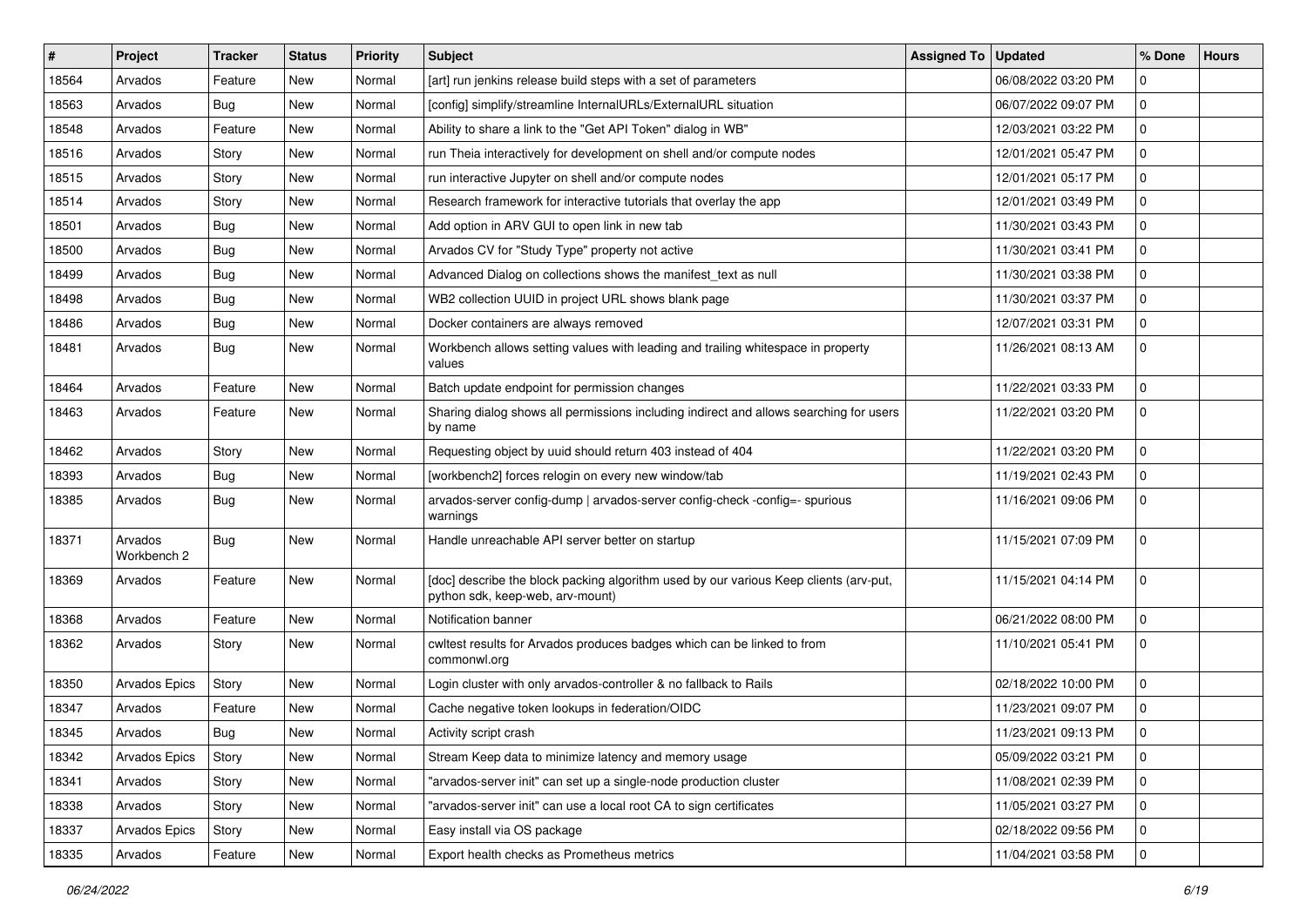| $\pmb{\#}$ | Project                | <b>Tracker</b> | <b>Status</b> | <b>Priority</b> | Subject                                                                                     | <b>Assigned To</b> | <b>Updated</b>      | % Done         | <b>Hours</b> |
|------------|------------------------|----------------|---------------|-----------------|---------------------------------------------------------------------------------------------|--------------------|---------------------|----------------|--------------|
| 18334      | Arvados                | <b>Bug</b>     | <b>New</b>    | Normal          | Accept release info changes in docker recipes                                               |                    | 11/04/2021 03:23 PM | $\mathbf 0$    |              |
| 18311      | Arvados                | Bug            | New           | Normal          | [cwl] test 221 in the 1.2 conformance suite is failing on singularity                       | Peter<br>Amstutz   | 06/22/2022 02:56 PM | $\overline{0}$ |              |
| 18292      | Arvados                | Bug            | <b>New</b>    | Normal          | [cleanup] remove AssignNodeHostname from the configuration. Also from the<br>documentation. |                    | 10/22/2021 09:24 PM | $\overline{0}$ |              |
| 18280      | Arvados                | Bug            | New           | Normal          | Advanced Search in ARV PROD GUI non-functional                                              |                    | 10/20/2021 04:46 PM | $\mathbf 0$    |              |
| 18279      | Arvados                | <b>Bug</b>     | <b>New</b>    | Normal          | Data Collection page on 2.3.0 rc2                                                           |                    | 10/20/2021 04:45 PM | $\overline{0}$ |              |
| 18278      | Arvados                | Bug            | New           | Normal          | [k8s] start using an ingress                                                                | Ward<br>Vandewege  | 11/09/2021 07:56 PM | $\overline{0}$ |              |
| 18266      | Arvados                | <b>Bug</b>     | New           | Normal          | Turn manual testing plan for WB2 into tickets to write cypress tests                        |                    | 06/22/2022 02:54 PM | $\overline{0}$ |              |
| 18262      | Arvados                | Bug            | New           | Normal          | [crunch-run] handle out-of-diskspace on the compute node better                             |                    | 10/08/2021 09:42 PM | $\mathbf 0$    |              |
| 18255      | Arvados                | Story          | New           | Normal          | Proof of concept Arvados single-node AMI                                                    |                    | 10/06/2021 03:25 PM | $\overline{0}$ |              |
| 18241      | Arvados                | Story          | New           | Normal          | "NanoCPUs can not be set" Docker error                                                      |                    | 10/13/2021 03:13 PM | $\mathbf 0$    |              |
| 18239      | Arvados                | Story          | New           | Normal          | Add Kubernetes testing to CI                                                                |                    | 11/09/2021 07:56 PM | $\mathbf 0$    |              |
| 18235      | Arvados                | Task           | <b>New</b>    | Normal          | Review                                                                                      | Ward<br>Vandewege  | 11/10/2021 04:05 PM | $\overline{0}$ |              |
| 18234      | Arvados                | <b>Task</b>    | New           | Normal          | Review                                                                                      | Ward<br>Vandewege  | 11/10/2021 04:14 PM | $\mathbf 0$    |              |
| 18227      | Arvados                | Task           | New           | Normal          | Review                                                                                      | Peter<br>Amstutz   | 06/08/2022 03:19 PM | $\overline{0}$ |              |
| 18220      | Arvados                | Bug            | New           | Normal          | Support Docker ENTRYPOINT on Singularity in crunch-run                                      |                    | 09/29/2021 03:25 PM | $\overline{0}$ |              |
| 18218      | Arvados                | Feature        | New           | Normal          | ARV GUI: perform operations on files selected via the filter                                |                    | 09/28/2021 08:30 PM | $\mathbf 0$    |              |
| 18217      | Arvados                | Feature        | New           | Normal          | Enable file sorting in Data Collection                                                      |                    | 09/28/2021 07:45 PM | $\overline{0}$ |              |
| 18214      | Arvados                | Bug            | New           | Normal          | global search results link to wb1 not wb2                                                   |                    | 09/28/2021 07:30 PM | $\mathbf 0$    |              |
| 18213      | Arvados                | Feature        | New           | Normal          | Arvados "display in new tab" shows outdated data                                            |                    | 09/28/2021 07:28 PM | $\mathbf 0$    |              |
| 18212      | Arvados                | Bug            | New           | Normal          | Read-only users can't open file in new tab                                                  |                    | 09/28/2021 07:27 PM | $\overline{0}$ |              |
| 18211      | Arvados                | Feature        | New           | Normal          | Should the Loading Progress bar always be shown?                                            |                    | 09/28/2021 07:16 PM | $\mathbf 0$    |              |
| 18210      | Arvados                | Bug            | New           | Normal          | Create Mountainduck Bookmark files not working                                              |                    | 09/28/2021 07:14 PM | $\mathbf 0$    |              |
| 18209      | Arvados                | Feature        | New           | Normal          | Re-run process on arvados throws error                                                      |                    | 09/28/2021 07:12 PM | $\overline{0}$ |              |
| 18208      | Arvados                | <b>Bug</b>     | New           | Normal          | Workbench2 search shows all sites even if just searching in one site                        |                    | 09/28/2021 07:09 PM | $\mathbf 0$    |              |
| 18205      | Arvados                | Feature        | <b>New</b>    | Normal          | [api] [cloud] add live compute instance price to container record                           |                    | 06/15/2022 02:45 PM | $\overline{0}$ |              |
| 18204      | Arvados                | Bug            | New           | Normal          | Workbench2 is missing a UI that shows which group a user is member of                       |                    | 09/27/2021 08:47 PM | $\overline{0}$ |              |
| 18202      | Arvados<br>Workbench 2 | <b>Bug</b>     | New           | Normal          | User Attributes Dialog are incorrectly displayed                                            |                    | 09/27/2021 08:36 PM | $\overline{0}$ |              |
| 18201      | Arvados<br>Workbench 2 | <b>Bug</b>     | New           | Normal          | "Shared with me" Tree keeps expanding even if I closed it intentionally                     |                    | 09/27/2021 08:28 PM | $\overline{0}$ |              |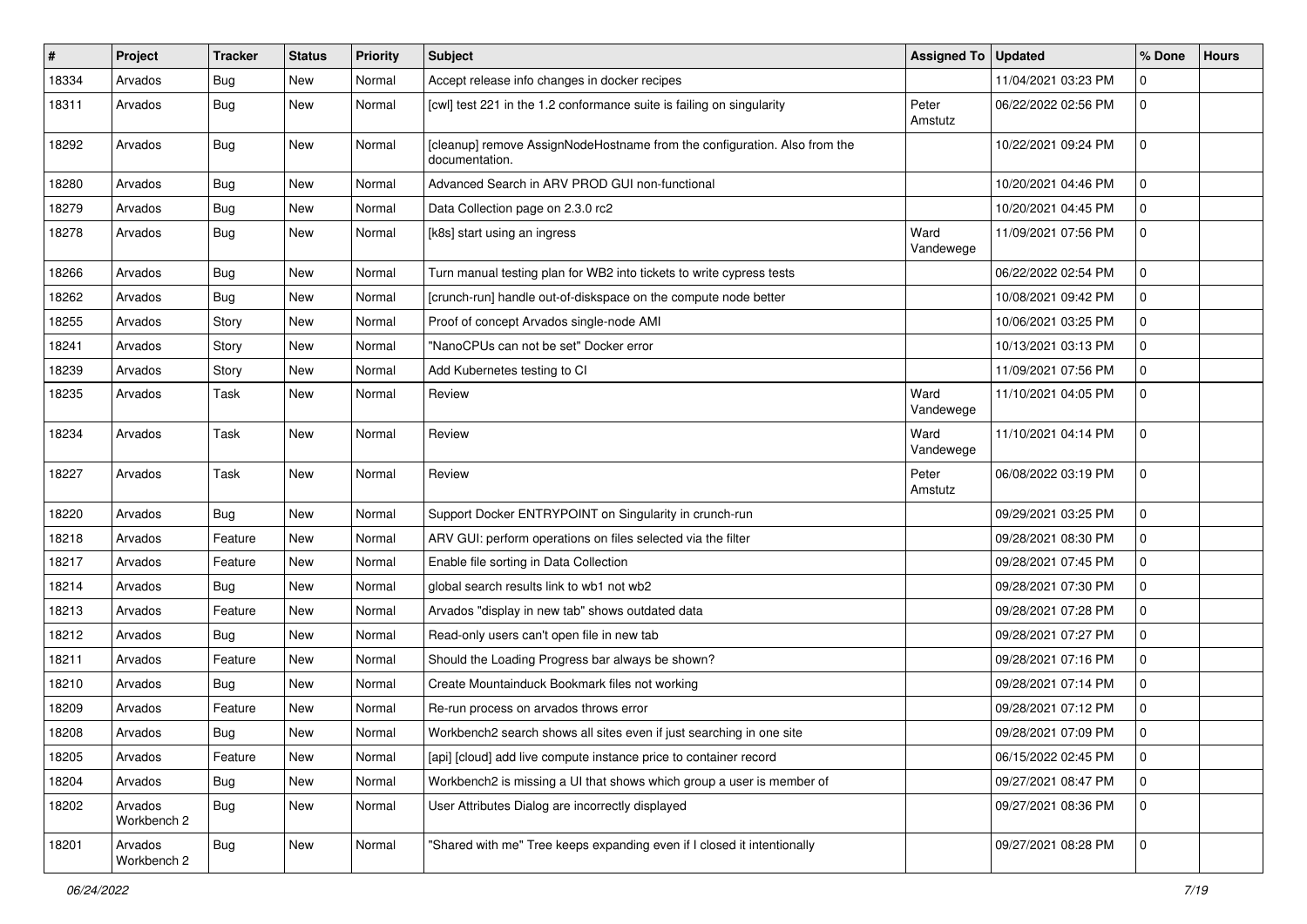| $\vert$ # | <b>Project</b>         | Tracker    | <b>Status</b> | <b>Priority</b> | <b>Subject</b>                                                                                           | <b>Assigned To</b> | <b>Updated</b>      | % Done       | <b>Hours</b> |
|-----------|------------------------|------------|---------------|-----------------|----------------------------------------------------------------------------------------------------------|--------------------|---------------------|--------------|--------------|
| 18200     | Arvados<br>Workbench 2 | Bug        | <b>New</b>    | Normal          | Different content size of collection & files in wb2 vs wb                                                |                    | 09/27/2021 08:17 PM | $\Omega$     |              |
| 18199     | Arvados                | Bug        | <b>New</b>    | Normal          | Issue with sharing settings of "open access" new projects                                                |                    | 09/27/2021 07:58 PM | $\mathbf 0$  |              |
| 18198     | Arvados                | Bug        | <b>New</b>    | Normal          | 'copy selected files into collection" function in WB2 extremely slow                                     |                    | 09/27/2021 07:45 PM | $\mathbf 0$  |              |
| 18197     | Arvados                | Feature    | <b>New</b>    | Normal          | add search option to input selection when running a workflow                                             |                    | 09/27/2021 07:41 PM | $\mathbf 0$  |              |
| 18196     | Arvados                | Feature    | <b>New</b>    | Normal          | expose saved searches as browsing option on the left side                                                |                    | 09/27/2021 07:39 PM | $\mathbf 0$  |              |
| 18194     | Arvados                | Feature    | New           | Normal          | 'Release" as search option                                                                               |                    | 09/27/2021 07:35 PM | $\mathbf 0$  |              |
| 18193     | Arvados                | Feature    | <b>New</b>    | Normal          | Multi-select collections and projects to delete them                                                     |                    | 09/27/2021 07:14 PM | $\mathbf 0$  |              |
| 18192     | Arvados                | <b>Bug</b> | <b>New</b>    | Normal          | Advanced search is showing ROX IDs in the search field syntax instead of clear<br>values                 |                    | 09/27/2021 07:13 PM | $\Omega$     |              |
| 18191     | Arvados                | Bug        | <b>New</b>    | Normal          | [doc] the compute node image doc does not take releases into account                                     |                    | 09/24/2021 09:50 PM | $\mathbf{0}$ |              |
| 18182     | Arvados                | Feature    | <b>New</b>    | Normal          | Parameter on get_permissions API to return every user and group with permissions                         |                    | 11/24/2021 04:15 PM | $\mathbf 0$  |              |
| 18181     | Arvados                | Feature    | New           | Normal          | Ability to specify a % of compute instance price that user is willing to go over from<br>cheapest        |                    | 09/22/2021 04:06 PM | $\mathbf 0$  |              |
| 18179     | Arvados Epics          | Story      | <b>New</b>    | Normal          | Better spot instance support                                                                             |                    | 03/23/2022 01:47 PM | $\mathbf{0}$ |              |
| 18174     | Arvados                | Feature    | <b>New</b>    | Normal          | [servers] add logging with automatic rotation to user-specified directory                                |                    | 09/21/2021 09:08 PM | $\mathbf 0$  |              |
| 18170     | Arvados                | <b>Bug</b> | <b>New</b>    | Normal          | Display of long names can be improved on WB2                                                             |                    | 09/20/2021 06:19 PM | $\Omega$     |              |
| 18168     | Arvados                | <b>Bug</b> | <b>New</b>    | Normal          | Workbench2 Trash is not listing all trashed items                                                        |                    | 09/20/2021 06:14 PM | $\mathbf 0$  |              |
| 18167     | Arvados                | Bug        | New           | Normal          | Files in collection are not sorted                                                                       |                    | 09/20/2021 05:38 PM | $\mathbf 0$  |              |
| 18166     | Arvados                | <b>Bug</b> | <b>New</b>    | Normal          | [Release] Auto-sync the arvados gem dependencies on RailsAPI and Workbench1                              |                    | 11/10/2021 04:14 PM | $\pmb{0}$    |              |
| 18165     | Arvados                | Feature    | New           | Normal          | Whole-collection search in new collection viewer                                                         |                    | 09/20/2021 02:43 PM | $\mathbf 0$  |              |
| 18163     | Arvados                | Feature    | <b>New</b>    | Normal          | [Crunch] add CWL extension to limit the number of concurrently running jobs during a<br>scatter          |                    | 01/10/2022 03:42 PM | $\mathbf 0$  |              |
| 18161     | Arvados                | Bug        | <b>New</b>    | Normal          | [a-d-c] the arvados dispatchcloud queue entries prometheus metric should report<br>actual instance types |                    | 09/16/2021 04:41 PM | $\pmb{0}$    |              |
| 18150     | Arvados                | Story      | <b>New</b>    | Normal          | Document configuration items for customizing text in Workbench                                           |                    | 09/15/2021 01:31 PM | $\mathbf{0}$ |              |
| 18125     | Arvados                | Feature    | <b>New</b>    | Normal          | [deployment][provision][documentation] explain how to use a custom/existing<br>postgresql RDBMS          | Javier Bértoli     | 09/13/2021 10:12 PM | $\mathbf 0$  |              |
| 18124     | Arvados                | Feature    | <b>New</b>    | Normal          | User edit page                                                                                           |                    | 09/13/2021 10:05 PM | $\mathbf 0$  |              |
| 18118     | Arvados                | <b>Bug</b> | <b>New</b>    | Normal          | investigate separate socket timeouts waiting for connection and HTTP response in<br>Python SDK           |                    | 09/08/2021 03:22 PM | $\mathbf 0$  |              |
| 18114     | Arvados                | <b>Bug</b> | <b>New</b>    | Normal          | [a-d-c] slow down retries when CreateInstance returns non-quota/non-throttle errors                      |                    | 09/07/2021 06:11 PM | $\mathbf{0}$ |              |
| 18101     | Arvados                | Bug        | <b>New</b>    | Normal          | [a-d-c] [AWS] add option to spin up (spot) instances in more/all availability zones in<br>the region     |                    | 09/03/2021 08:16 PM | $\mathbf 0$  |              |
| 18075     | Arvados                | Bug        | New           | Normal          | arvados-dispatch-cloud should respect Containers.MaxComputeVMs                                           |                    | 08/30/2021 07:33 PM | $\mathbf 0$  |              |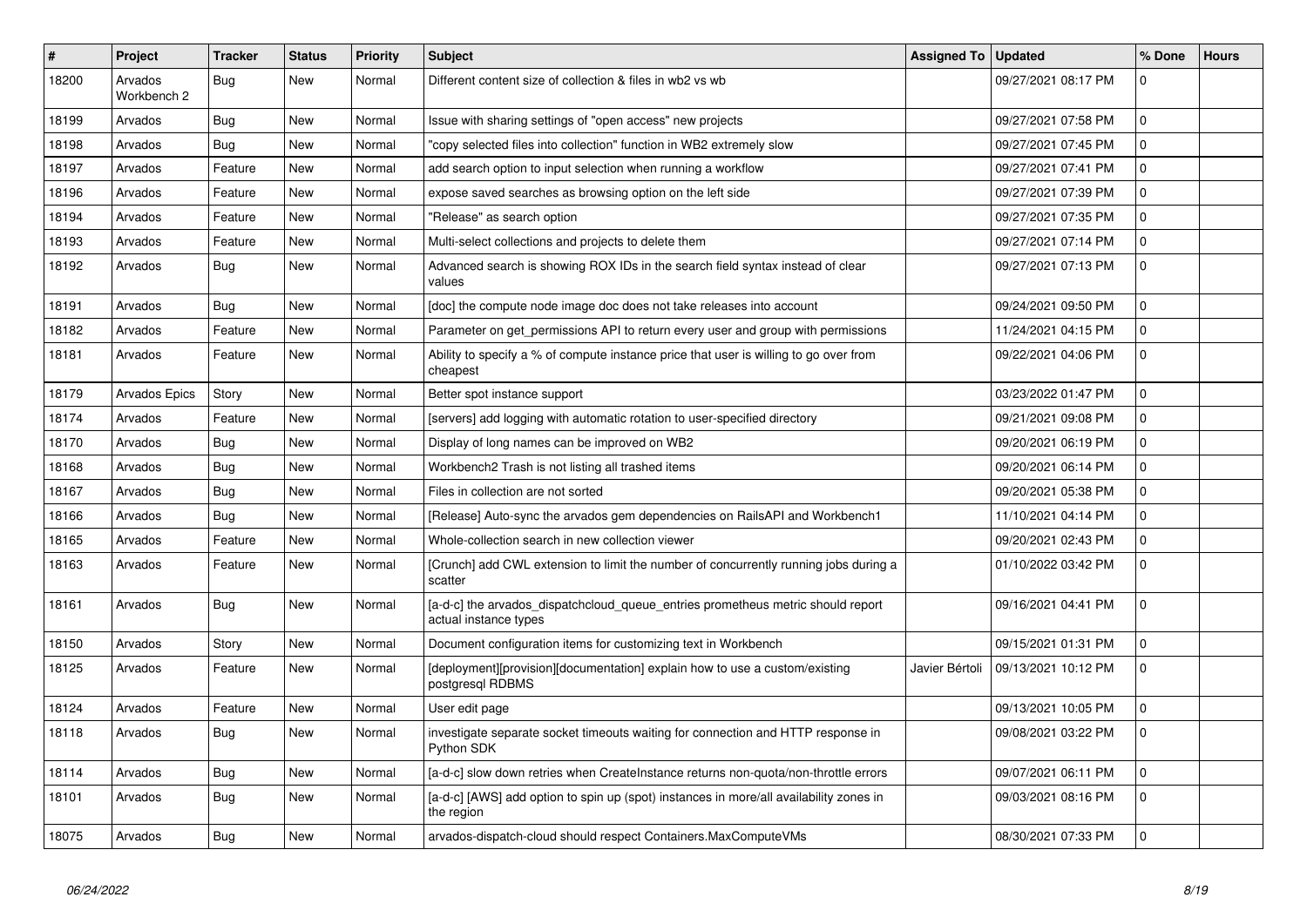| $\#$  | <b>Project</b> | <b>Tracker</b> | <b>Status</b> | <b>Priority</b> | <b>Subject</b>                                                                                                            | <b>Assigned To</b>  | <b>Updated</b>      | % Done         | <b>Hours</b> |
|-------|----------------|----------------|---------------|-----------------|---------------------------------------------------------------------------------------------------------------------------|---------------------|---------------------|----------------|--------------|
| 18071 | Arvados        | Feature        | <b>New</b>    | Normal          | Use postgresql advisory locks to prevent concurrent dispatcher / keep-balance<br>processes                                |                     | 08/26/2021 05:55 PM | $\mathbf 0$    |              |
| 18047 | Arvados Epics  | Story          | <b>New</b>    | Normal          | Faceted search of metadata                                                                                                |                     | 02/18/2022 10:02 PM | $\mathbf{0}$   |              |
| 18041 | Arvados        | Task           | <b>New</b>    | Normal          | Review                                                                                                                    | Peter<br>Amstutz    | 06/15/2022 02:35 PM | $\mathbf{0}$   |              |
| 18019 | Arvados        | Bug            | <b>New</b>    | Normal          | [deployment][arvados-formula] selinux breaks many installation steps                                                      |                     | 08/12/2021 06:31 PM | $\mathbf{0}$   |              |
| 18016 | Arvados        | <b>Bug</b>     | <b>New</b>    | Normal          | [api] remove unused last_used_at and last_used_by_ip_address columns on<br>api client authorizations table                |                     | 08/12/2021 02:52 PM | $\overline{0}$ |              |
| 18011 | Arvados        | Bug            | <b>New</b>    | Normal          | [packaging][centos7] systemctl daemon-reload should be run by the post-inst script<br>when upgrading packages on centos 7 |                     | 08/13/2021 12:07 AM | $\mathbf{0}$   |              |
| 18009 | Arvados        | <b>Bug</b>     | <b>New</b>    | Normal          | [controller] always returns an empty "unsigned_manifest_text" field for collections                                       |                     | 08/11/2021 05:15 PM | $\overline{0}$ |              |
| 18008 | Arvados        | Bug            | <b>New</b>    | Normal          | [api] regid not always being recorded in the api server log                                                               |                     | 08/11/2021 05:06 PM | $\mathbf 0$    |              |
| 18000 | Arvados        | Bug            | <b>New</b>    | Normal          | [deduplicationreport] negative number in the "saved by Keep deduplication" report                                         |                     | 08/10/2021 01:27 PM | $\mathbf 0$    |              |
| 17993 | Arvados        | Feature        | <b>New</b>    | Normal          | [deduplication-report] supports storage classes                                                                           |                     | 11/23/2021 09:26 PM | $\overline{0}$ |              |
| 17988 | Arvados        | Feature        | <b>New</b>    | Normal          | Enforce memory limits using Singularity + cloud                                                                           |                     | 06/22/2022 02:55 PM | $\overline{0}$ |              |
| 17981 | Arvados        | Feature        | <b>New</b>    | Normal          | Hint to set properties on output collection based on workflow input or output<br>parameter values                         |                     | 08/05/2021 01:51 PM | $\overline{0}$ |              |
| 17969 | Arvados        | Support        | New           | Normal          | Investigate plugins for redmine templates                                                                                 | Lucas Di<br>Pentima | 08/31/2021 07:29 PM | $\overline{0}$ |              |
| 17953 | Arvados        | Story          | <b>New</b>    | Normal          | [api] Remove unused "node" object                                                                                         |                     | 11/23/2021 09:28 PM | $\Omega$       |              |
| 17950 | Arvados        | Task           | <b>New</b>    | Normal          | review 17949-add-bullseye                                                                                                 |                     | 07/29/2021 07:26 PM | $\overline{0}$ |              |
| 17946 | Arvados        | Feature        | <b>New</b>    | Normal          | design: add complex structures to structured vocabulary                                                                   |                     | 11/02/2021 05:12 PM | $\mathbf{0}$   |              |
| 17945 | Arvados        | Feature        | New           | Normal          | design: Add type checking to the structured vocabulary                                                                    |                     | 11/02/2021 05:13 PM | $\mathbf{0}$   |              |
| 17942 | Arvados        | <b>Bug</b>     | <b>New</b>    | Normal          | [arv-mount] requests manifest text multiple times when mounting collection                                                |                     | 08/09/2021 03:41 PM | $\Omega$       |              |
| 17941 | Arvados        | <b>Bug</b>     | <b>New</b>    | Normal          | [ws] memory management issues                                                                                             |                     | 08/09/2021 03:40 PM | $\mathbf 0$    |              |
| 17940 | Arvados        | Bug            | <b>New</b>    | Normal          | [controller] memory management issues                                                                                     |                     | 08/09/2021 03:40 PM | $\mathbf{0}$   |              |
| 17938 | Arvados        | Bug            | <b>New</b>    | Normal          | [deployment][arvados-formula] shell node centos-7 packages                                                                | Javier Bértoli      | 07/23/2021 07:08 PM | $\mathbf{0}$   |              |
| 17937 | Arvados        | <b>Bug</b>     | <b>New</b>    | Normal          | [workbench] uploader is hardcoded to X-Keep-Desired-Replicas: 2                                                           |                     | 08/13/2021 04:40 AM | $\mathbf 0$    |              |
| 17931 | Arvados        | Task           | New           | Normal          | Review                                                                                                                    | Lucas Di<br>Pentima | 08/05/2021 03:27 PM | $\overline{0}$ |              |
| 17919 | Arvados        | Task           | New           | Normal          | investigate                                                                                                               | Peter<br>Amstutz    | 06/22/2022 02:56 PM | $\mathbf 0$    |              |
| 17918 | Arvados        | Bug            | <b>New</b>    | Normal          | cwltool 'id' changes packing behavior                                                                                     | Peter<br>Amstutz    | 06/22/2022 02:56 PM | $\mathbf{0}$   |              |
| 17910 | Arvados        | Task           | <b>New</b>    | Normal          | investigate                                                                                                               | Peter<br>Amstutz    | 01/19/2022 02:17 PM | $\overline{0}$ |              |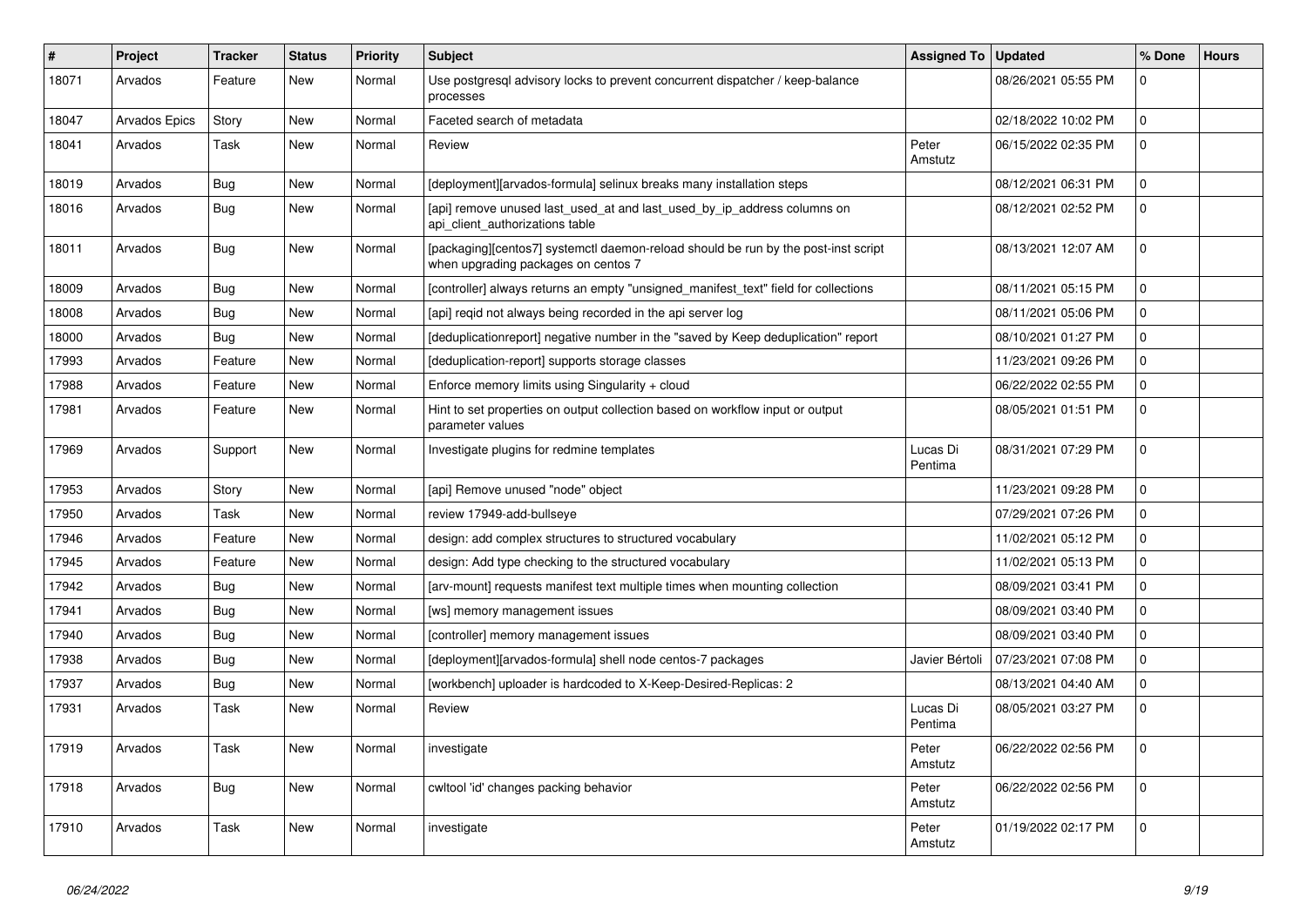| #     | Project              | <b>Tracker</b> | <b>Status</b> | <b>Priority</b> | <b>Subject</b>                                                                                                                                | <b>Assigned To</b> | <b>Updated</b>      | % Done         | <b>Hours</b> |
|-------|----------------------|----------------|---------------|-----------------|-----------------------------------------------------------------------------------------------------------------------------------------------|--------------------|---------------------|----------------|--------------|
| 17909 | Arvados              | Task           | New           | Normal          | investigate                                                                                                                                   | Peter<br>Amstutz   | 06/22/2022 02:56 PM | 0              |              |
| 17878 | Arvados              | Bug            | New           | Normal          | [container shell] confusing error "channel 3: bad ext data" when forwarding tcp traffic<br>into a container with API: false                   |                    | 07/08/2021 05:21 PM | $\mathbf 0$    |              |
| 17876 | Arvados              | Task           | New           | Normal          | Review                                                                                                                                        | Ward<br>Vandewege  | 06/22/2022 02:56 PM | 0              |              |
| 17875 | Arvados              | Task           | New           | Normal          | Review                                                                                                                                        | Peter<br>Amstutz   | 06/22/2022 02:56 PM | $\overline{0}$ |              |
| 17859 | Arvados              | Bug            | New           | Normal          | When @AutoSetupNewUsers: true@ new users' username is added as email                                                                          |                    | 08/02/2021 12:23 PM | $\mathbf{0}$   |              |
| 17849 | <b>Arvados Epics</b> | Story          | New           | Normal          | FUSE driver v2                                                                                                                                |                    | 05/09/2022 03:22 PM | 0              |              |
| 17846 | Arvados              | Bug            | New           | Normal          | [tutorial] inconsistencies/roadbumps                                                                                                          | Ward<br>Vandewege  | 06/22/2022 02:56 PM | $\mathbf 0$    |              |
| 17845 | Arvados              | Bug            | New           | Normal          | [tutorial] reuse is not working                                                                                                               |                    | 06/22/2022 02:56 PM | 0              |              |
| 17838 | Arvados              | Feature        | New           | Normal          | Create filter group from advanced search                                                                                                      |                    | 08/05/2021 03:27 PM | $\mathbf 0$    |              |
| 17827 | Arvados              | Feature        | New           | Normal          | [deployment][provision] rename the *_TAG variables to *_FORMULA_TAG                                                                           |                    | 06/21/2021 06:17 PM | $\overline{0}$ |              |
| 17826 | Arvados              | Feature        | New           | Normal          | Mark individual collections with permission to download through keep-web.                                                                     |                    | 08/10/2021 05:35 PM | $\mathbf 0$    |              |
| 17814 | Arvados              | Feature        | New           | Normal          | Send "invite" or "friend request" to connect with other users                                                                                 |                    | 08/06/2021 09:51 PM | $\mathbf 0$    |              |
| 17807 | Arvados              | Feature        | New           | Normal          | keep-web supports login flow                                                                                                                  |                    | 06/22/2022 03:32 PM | 0              |              |
| 17786 | Arvados              | <b>Bug</b>     | New           | Normal          | [deployment][webshell][shellinabox] centos 7's shellinabox is not pam-enabled                                                                 |                    | 07/09/2021 07:29 PM | $\mathbf 0$    |              |
| 17780 | Arvados              | <b>Bug</b>     | New           | Normal          | [a-d-c] when toggling UsePreemptibleInstances, existing containers that are runnable<br>generate lots of errors                               |                    | 07/06/2021 09:07 PM | $\mathbf 0$    |              |
| 17775 | Arvados              | Bug            | New           | Normal          | [a-d-c] the user should be able to see when preemptible nodes get shut down and the<br>running container requeued                             |                    | 12/14/2021 09:01 PM | $\mathbf 0$    |              |
| 17773 | Arvados              | Feature        | New           | Normal          | support token OIDC token introspection                                                                                                        |                    | 06/08/2021 05:21 PM | $\overline{0}$ |              |
| 17772 | Arvados              | Feature        | New           | Normal          | use subject identifier (username etc) in "identity_url" instead of "email" for login                                                          |                    | 01/31/2022 04:22 PM | $\mathbf 0$    |              |
| 17771 | Arvados              | Bug            | New           | Normal          | [a-d-c] when a cluster supports preemptible nodes, there should be a knob to allow<br>the user to choose the use of preemptible nodes, or not |                    | 07/06/2021 09:08 PM | 0              |              |
| 17768 | Arvados              | Feature        | New           | Normal          | Special file/path in collection that indicates a folder shouldn't be expanded by default                                                      |                    | 06/07/2021 02:45 PM | $\overline{0}$ |              |
| 17764 | Arvados              | <b>Bug</b>     | New           | Normal          | [arv-put] progress update does not refresh frequently enough                                                                                  |                    | 07/06/2021 09:08 PM | 0              |              |
| 17759 | Arvados              | Bug            | New           | Normal          | [Keep] azure blob driver 404 errors are weird                                                                                                 |                    | 07/06/2021 09:08 PM | $\mathbf 0$    |              |
| 17751 | Arvados              | Feature        | New           | Normal          | [arvados-dispatch-cloud] expose rate-limiting condition in metrics                                                                            | Nico César         | 06/02/2021 08:02 PM | $\mathbf 0$    |              |
| 17746 | Arvados              | <b>Bug</b>     | New           | Normal          | Long lines in the WB2 logs are wrapped messing up the viewport                                                                                |                    | 06/01/2021 09:50 PM | $\overline{0}$ |              |
| 17745 | Arvados              | Bug            | New           | Normal          | [config] arvados-server config-dump with ec2 driver has confusing output                                                                      |                    | 07/06/2021 09:08 PM | 0              |              |
| 17741 | Arvados              | Bug            | New           | Normal          | Golang SDK CollectionFileSystem uses time.Now() as default Last-Modified for all<br>collections identified by portable data hash              |                    | 06/04/2021 03:30 PM | $\overline{0}$ |              |
| 17718 | Arvados              | Story          | New           | Normal          | Standalone JWT token support for OIDC                                                                                                         |                    | 06/08/2021 05:21 PM | 0              |              |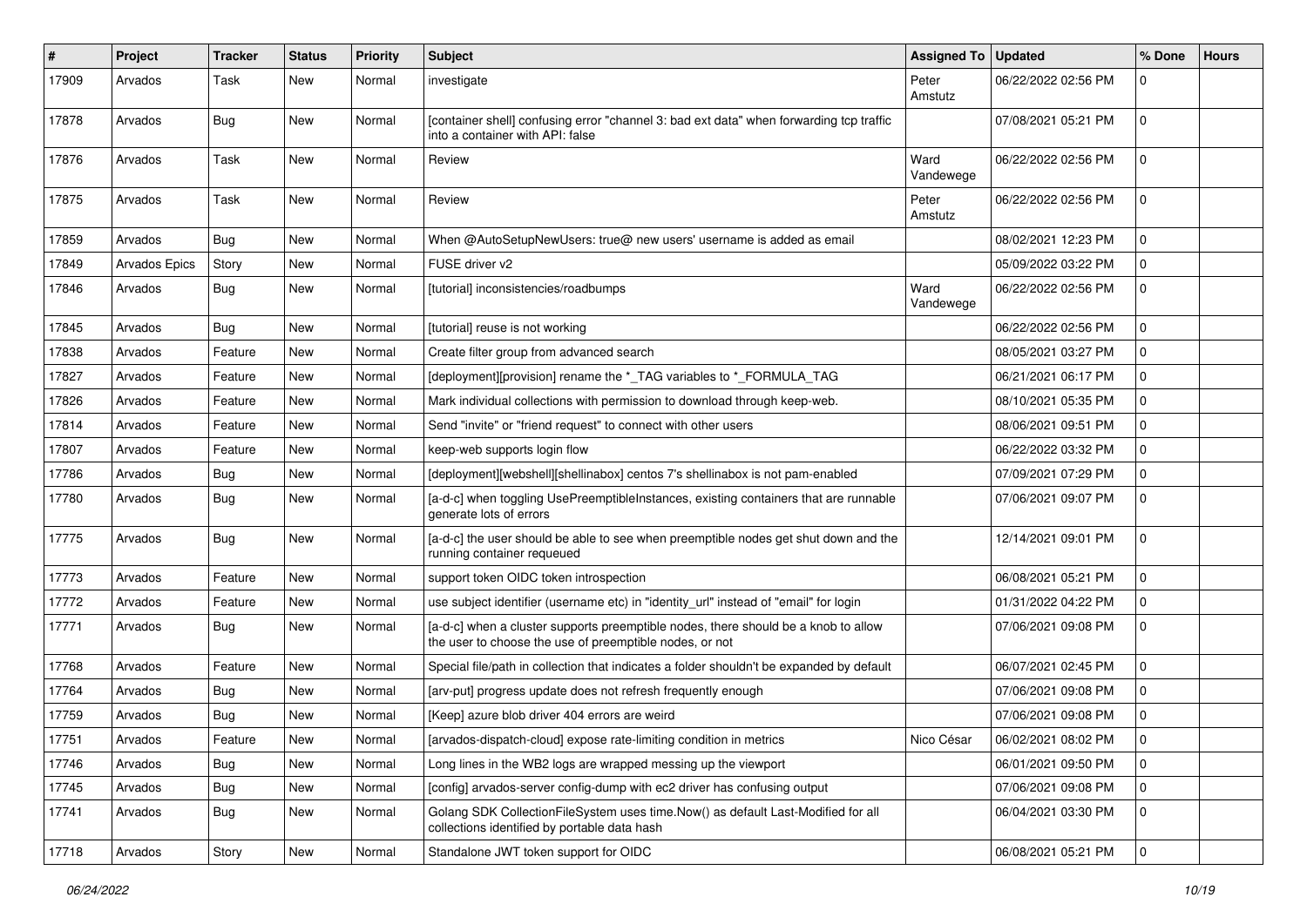| #     | Project                | Tracker | <b>Status</b> | <b>Priority</b> | <b>Subject</b>                                                                                                           | <b>Assigned To</b> | <b>Updated</b>      | % Done       | <b>Hours</b> |
|-------|------------------------|---------|---------------|-----------------|--------------------------------------------------------------------------------------------------------------------------|--------------------|---------------------|--------------|--------------|
| 17701 | Arvados Epics          | Story   | New           | Normal          | WB2 usable on small screens / mobile                                                                                     |                    | 02/18/2022 10:01 PM | $\mathbf 0$  |              |
| 17694 | Arvados                | Feature | <b>New</b>    | Normal          | [Keep][keep-web] improve observability of buffer cache                                                                   |                    | 05/18/2021 08:32 PM | $\mathbf{0}$ |              |
| 17693 | Arvados                | Feature | <b>New</b>    | Normal          | [keep-web] Improve cache efficiency for a mix of fast and slow clients                                                   |                    | 05/18/2021 08:20 PM | $\mathbf 0$  |              |
| 17684 | Arvados                | Feature | New           | Normal          | [deployment][arvados-formula] add sudo examples to use arvados as a pam source<br>for shell nodes                        |                    | 07/06/2021 09:11 PM | $\mathbf 0$  |              |
| 17681 | Arvados                | Bug     | <b>New</b>    | Normal          | [controller] seems to have a really long timeout for its db connection                                                   |                    | 06/08/2021 05:52 PM | 0            |              |
| 17674 | Arvados                | Bug     | <b>New</b>    | Normal          | add profiling infrastructure to Rails API server                                                                         |                    | 06/08/2021 05:53 PM | $\mathbf 0$  |              |
| 17613 | Arvados                | Feature | New           | Normal          | "created_by_uuid" field                                                                                                  |                    | 05/05/2021 03:49 PM | $\mathbf 0$  |              |
| 17597 | Arvados                | Bug     | New           | Normal          | [keep-web] Improve error response when AnonymousUserToken not configured and<br>no token provided by client              |                    | 04/28/2021 06:24 PM | $\mathbf 0$  |              |
| 17586 | Arvados                | Feature | <b>New</b>    | Normal          | Merge collections                                                                                                        |                    | 04/26/2021 02:32 PM | $\mathbf 0$  |              |
| 17584 | Arvados                | Bug     | <b>New</b>    | Normal          | Permission dialog should indicate that permissions are inherited                                                         |                    | 04/26/2021 02:11 PM | $\mathbf 0$  |              |
| 17581 | Arvados                | Feature | <b>New</b>    | Normal          | Improvement: hierarchy in workflow selection in WB2                                                                      |                    | 04/23/2021 01:56 PM | $\mathbf 0$  |              |
| 17580 | Arvados                | Bug     | <b>New</b>    | Normal          | multi-select for inputs in workflow doesn't work anymore                                                                 |                    | 04/23/2021 01:55 PM | $\mathbf 0$  |              |
| 17578 | Arvados                | Bug     | <b>New</b>    | Normal          | Global search results presentation in WB2                                                                                |                    | 04/23/2021 01:51 PM | $\mathbf 0$  |              |
| 17577 | Arvados                | Bug     | New           | Normal          | Current description not shown under Edit Project                                                                         |                    | 04/22/2021 06:55 AM | $\mathbf 0$  |              |
| 17576 | Arvados                | Bug     | <b>New</b>    | Normal          | Copy collection link includes style                                                                                      |                    | 04/22/2021 06:54 AM | $\mathbf 0$  |              |
| 17575 | Arvados                | Bug     | <b>New</b>    | Normal          | "Shared with me" Tree keeps expanding even if I closed it intentionally                                                  |                    | 04/22/2021 06:51 AM | $\mathbf 0$  |              |
| 17561 | Arvados                | Bug     | New           | Normal          | [arvados-dispatch-cloud] inst.SetTags() and inst.Destroy() should respect rate-limiting<br>responses from cloud provider |                    | 06/02/2021 08:02 PM | $\mathbf 0$  |              |
| 17557 | Arvados                | Task    | <b>New</b>    | Normal          | Review                                                                                                                   |                    | 07/07/2021 06:59 PM | $\mathbf 0$  |              |
| 17554 | Arvados                | Task    | New           | Normal          | Review                                                                                                                   |                    | 07/07/2021 06:59 PM | $\mathbf 0$  |              |
| 17536 | Arvados                | Task    | <b>New</b>    | Normal          | Review                                                                                                                   | Peter<br>Amstutz   | 04/28/2021 03:55 PM | $\mathbf 0$  |              |
| 17520 | Arvados                | Feature | <b>New</b>    | Normal          | Option to delete a container and all associated child containers, logs and outputs.                                      |                    | 04/07/2021 03:17 PM | $\Omega$     |              |
| 17519 | Arvados<br>Workbench 2 | Task    | New           | Normal          | Update workbench1's link from the "Current token" dialog to take the user directly to<br>wb2's "Get API token" dialog.   |                    | 07/06/2021 09:08 PM | $\mathbf 0$  |              |
| 17518 | Arvados<br>Workbench 2 | Feature | New           | Normal          | Workbench2 lets users auto-login and access dialogs through direct links                                                 |                    | 07/06/2021 09:08 PM | $\mathbf 0$  |              |
| 17510 | Arvados                | Feature | New           | Normal          | Create filter group based on an advanced search query in the UI                                                          |                    | 09/10/2021 01:33 PM | $\mathbf 0$  |              |
| 17494 | Arvados                | Bug     | New           | Normal          | Still updating users from login cluster when nothing changed                                                             |                    | 03/22/2021 04:00 PM | $\mathbf 0$  |              |
| 17490 | Arvados                | Feature | New           | Normal          | [workbench2] make filter groups creatable/editable                                                                       |                    | 07/06/2021 09:08 PM | $\mathbf 0$  |              |
| 17483 | Arvados                | Task    | New           | Normal          | Review                                                                                                                   |                    | 04/14/2021 07:47 PM | $\mathbf 0$  |              |
| 17478 | Arvados                | Story   | New           | Normal          | Port Rails controller and integration tests for Groups to controller                                                     |                    | 06/08/2021 05:55 PM | $\mathbf 0$  |              |
| 17477 | Arvados                | Task    | New           | Normal          | document arv-bash                                                                                                        |                    | 03/17/2021 02:47 PM | $\mathbf 0$  |              |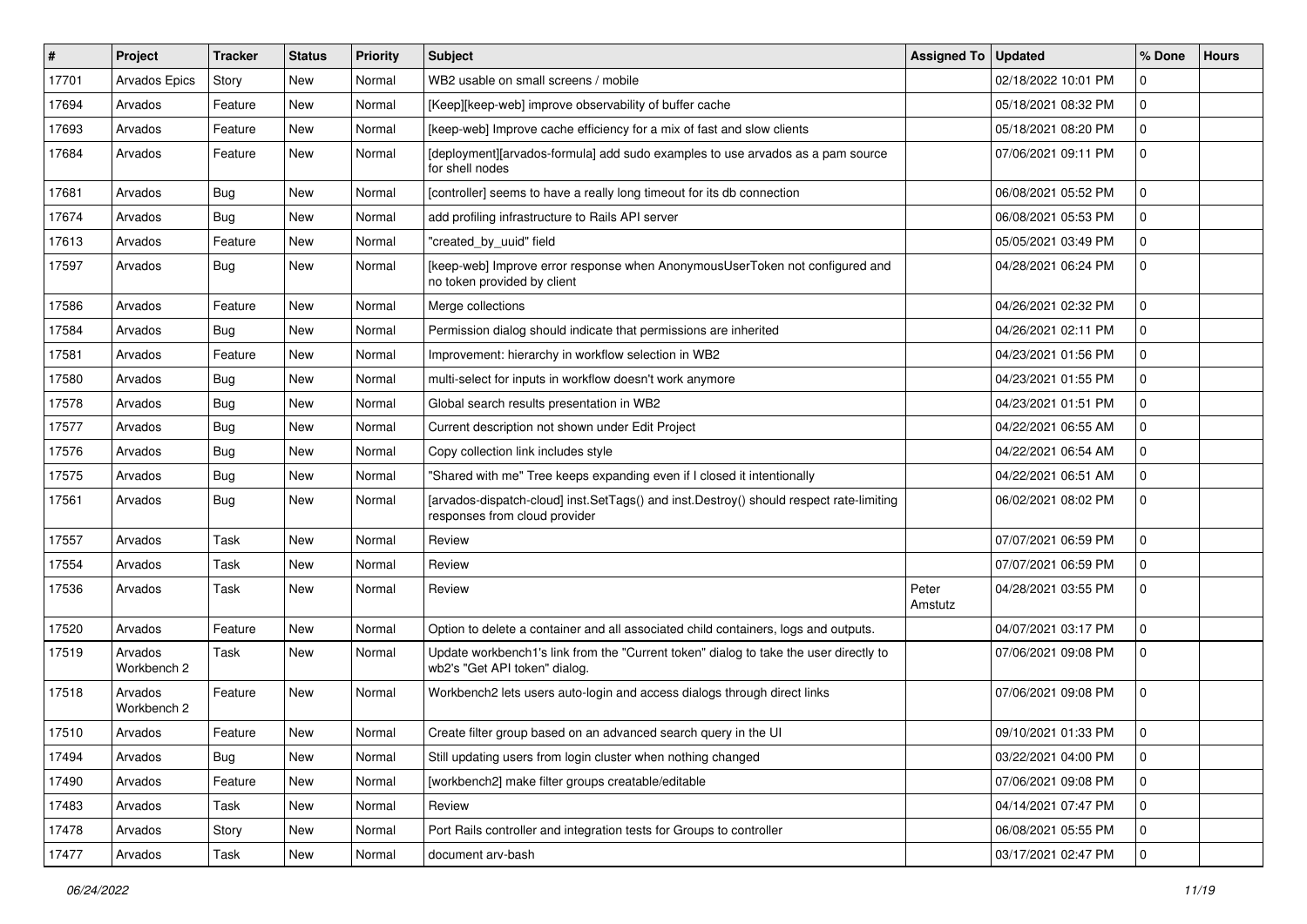| #     | Project                | Tracker    | <b>Status</b> | Priority | <b>Subject</b>                                                                                                                      | <b>Assigned To</b>  | <b>Updated</b>      | % Done         | <b>Hours</b> |
|-------|------------------------|------------|---------------|----------|-------------------------------------------------------------------------------------------------------------------------------------|---------------------|---------------------|----------------|--------------|
| 17468 | Arvados                | Feature    | New           | Normal   | [controller] Skip repetitive OIDC UserInfo calls if access token validates as an ID<br>token                                        |                     | 07/06/2021 09:11 PM | 0              |              |
| 17461 | Arvados                | Feature    | <b>New</b>    | Normal   | Flag to make turn file format mismatches from an error to a warning                                                                 | Jiayong Li          | 04/14/2021 07:47 PM | $\mathbf 0$    |              |
| 17459 | Arvados                | Task       | New           | Normal   | Review                                                                                                                              | Peter<br>Amstutz    | 02/23/2022 03:13 PM | $\mathbf 0$    |              |
| 17456 | Arvados                | Task       | <b>New</b>    | Normal   | Review                                                                                                                              | Peter<br>Amstutz    | 05/04/2022 03:19 PM | $\mathbf 0$    |              |
| 17433 | Arvados                | Bug        | <b>New</b>    | Normal   | Long picklists hide typing field in WB2                                                                                             |                     | 03/01/2021 09:06 PM | $\mathbf 0$    |              |
| 17428 | Arvados                | Bug        | New           | Normal   | [deployment] arvados-api-server fails to re-install/upgrade if the postgresql-client and<br>the server versions differ              |                     | 07/06/2021 09:08 PM | $\mathbf 0$    |              |
| 17424 | Arvados                | Bug        | <b>New</b>    | Normal   | [API] group contents endpoint edge cases with filter on uuid                                                                        |                     | 03/08/2021 08:48 PM | $\mathbf 0$    |              |
| 17420 | Arvados                | Support    | New           | Normal   | Review Lon's cwltool PR                                                                                                             | Peter<br>Amstutz    | 09/15/2021 03:16 PM | $\mathbf 0$    |              |
| 17416 | Arvados<br>Workbench 2 | Bug        | <b>New</b>    | Normal   | Make sure dev packages don't get included when making the production build                                                          |                     | 02/19/2021 07:45 PM | $\mathbf 0$    |              |
| 17413 | Arvados                | Bug        | <b>New</b>    | Normal   | [arv-mount] Exit (instead of undefined behavior) after unhandled exception                                                          |                     | 07/06/2021 09:08 PM | $\mathbf 0$    |              |
| 17412 | Arvados                | Task       | New           | Normal   | Review                                                                                                                              | Peter<br>Amstutz    | 05/26/2021 04:42 PM | $\mathbf 0$    |              |
| 17410 | Arvados                | Task       | New           | Normal   | Review                                                                                                                              | Peter<br>Amstutz    | 03/03/2021 06:51 PM | $\mathbf 0$    |              |
| 17401 | Arvados                | Feature    | <b>New</b>    | Normal   | VS code plugin for Arvados                                                                                                          |                     | 02/18/2021 04:27 PM | $\overline{0}$ |              |
| 17400 | Arvados<br>Workbench 2 | Bug        | New           | Normal   | Directly shared collections are displayed as "read-only"                                                                            |                     | 02/17/2021 10:37 PM | $\mathbf 0$    |              |
| 17381 | Arvados                | Bug        | New           | Normal   | [playground] [wb2] add a redirect                                                                                                   |                     | 02/12/2021 04:34 PM | $\overline{0}$ |              |
| 17358 | Arvados                | <b>Bug</b> | <b>New</b>    | Normal   | [wb2] mis-placed label?                                                                                                             |                     | 07/06/2021 09:08 PM | $\mathbf 0$    |              |
| 17357 | Arvados                | Bug        | New           | Normal   | [wb2] ssh keys for admin user list all of them (in the user tab)                                                                    |                     | 07/06/2021 09:08 PM | $\mathbf 0$    |              |
| 17354 | Arvados                | Feature    | <b>New</b>    | Normal   | Be able to inject additional documentation text into WebDAV/s3 info dialog                                                          |                     | 02/09/2021 03:51 PM | $\mathbf 0$    |              |
| 17348 | Arvados                | Story      | New           | Normal   | Example workflow template which streams data from S3 in first step, does some<br>computation steps, and uploads results back to S3. |                     | 02/05/2021 06:02 PM | $\mathbf 0$    |              |
| 17347 | Arvados                | Bug        | New           | Normal   | crunch-run -- list fatal error out of memory                                                                                        |                     | 02/05/2021 05:22 PM | $\mathbf 0$    |              |
| 17345 | Arvados                | <b>Bug</b> | New           | Normal   | [boot] handle dependency upgrades better in "arvados-package build"                                                                 |                     | 07/06/2021 09:12 PM | $\mathbf 0$    |              |
| 17344 | Arvados                | Story      | New           | Normal   | [boot] Make arvados-server-easy package suitable for demo use case                                                                  | Tom Clegg           | 07/06/2021 09:12 PM | l 0            |              |
| 17327 | Arvados                | Feature    | New           | Normal   | Go codegen for reading/writing CWL                                                                                                  | Nico César          | 03/03/2021 06:51 PM | $\mathbf 0$    |              |
| 17326 | Arvados                | Task       | New           | Normal   | Review                                                                                                                              | Lucas Di<br>Pentima | 03/17/2021 03:55 PM | 0              |              |
| 17320 | Arvados                | Support    | New           | Normal   | Explain what additonal configuration is needed for provision.sh to go to production                                                 | Peter<br>Amstutz    | 05/26/2021 04:42 PM | $\overline{0}$ |              |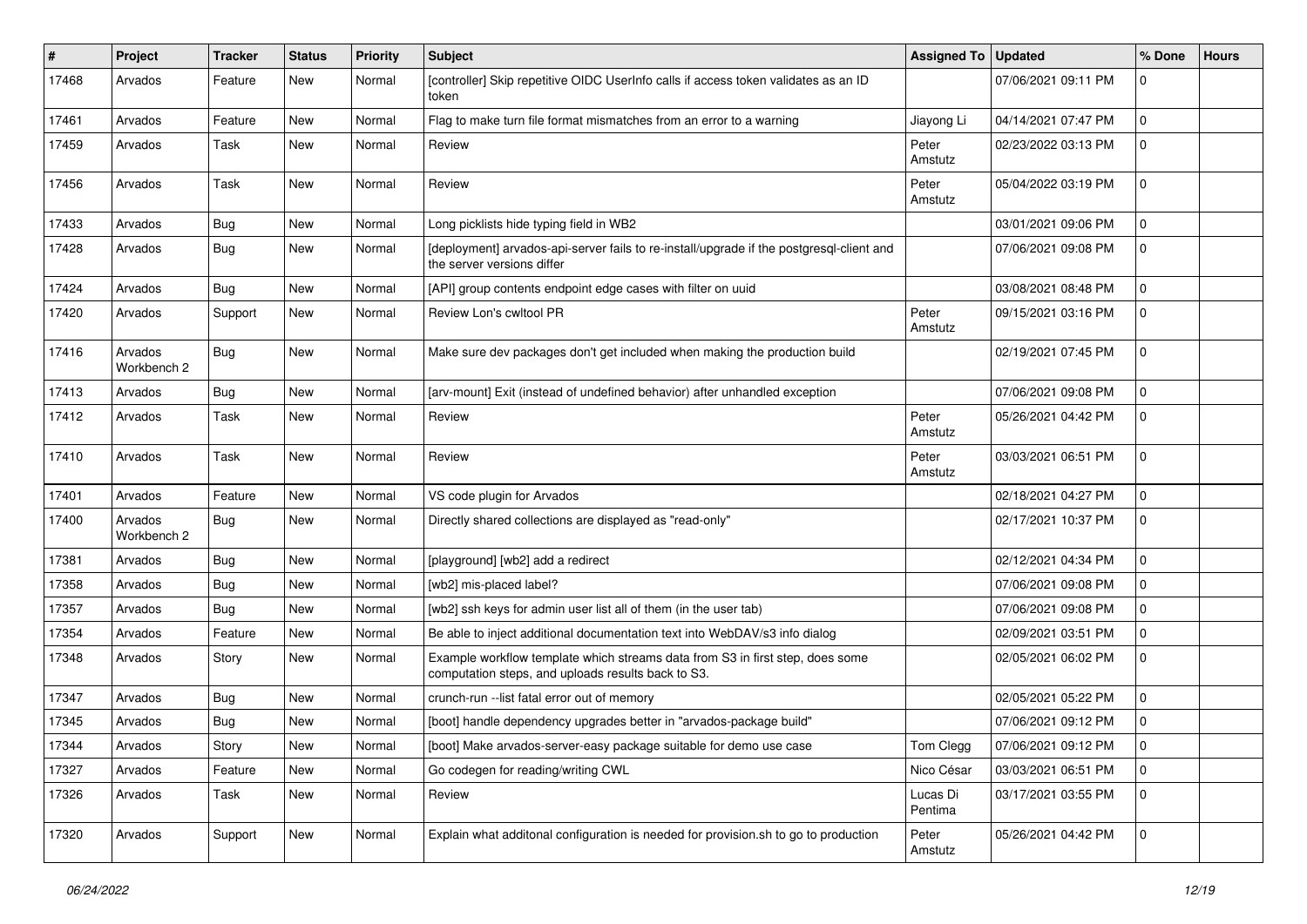| $\#$  | Project                | <b>Tracker</b> | <b>Status</b> | <b>Priority</b> | Subject                                                                    | <b>Assigned To</b> | <b>Updated</b>      | % Done         | <b>Hours</b> |
|-------|------------------------|----------------|---------------|-----------------|----------------------------------------------------------------------------|--------------------|---------------------|----------------|--------------|
| 17314 | Arvados                | <b>Bug</b>     | <b>New</b>    | Normal          | [API] [controller] [Workbench] 404 on foreign user UUID in admin interface |                    | 07/06/2021 09:08 PM | 0              |              |
| 17313 | Arvados                | Feature        | <b>New</b>    | Normal          | [Documentation] improve federation documentation                           | Ward<br>Vandewege  | 03/17/2021 03:55 PM | 0              |              |
| 17310 | Arvados                | Feature        | <b>New</b>    | Normal          | SAML support                                                               |                    | 02/01/2021 06:49 PM | $\mathbf 0$    |              |
| 17309 | Arvados                | Feature        | <b>New</b>    | Normal          | Keep "Shared with me" collapsed unless opened manually                     |                    | 02/01/2021 04:58 PM | $\overline{0}$ |              |
| 17304 | Arvados                | Feature        | <b>New</b>    | Normal          | Allow setting properties on processes                                      |                    | 01/29/2021 04:59 PM | $\mathbf 0$    |              |
| 17303 | Arvados                | Feature        | <b>New</b>    | Normal          | List properties and allow filtering by them in the project listings        |                    | 01/29/2021 04:57 PM | $\mathbf 0$    |              |
| 17292 | Arvados                | Feature        | New           | Normal          | Merging collections feature                                                |                    | 01/25/2021 05:00 PM | $\mathbf 0$    |              |
| 17291 | Arvados                | <b>Bug</b>     | <b>New</b>    | Normal          | Copy selected to collection issue                                          |                    | 01/25/2021 04:59 PM | $\mathbf 0$    |              |
| 17283 | Arvados                | Task           | <b>New</b>    | Normal          | Review                                                                     | Ward<br>Vandewege  | 03/04/2021 08:13 PM | $\overline{0}$ |              |
| 17277 | Arvados                | Task           | <b>New</b>    | Normal          | Make sure machine is configured to respond for that virtual host           | Ward<br>Vandewege  | 02/24/2021 07:45 PM | $\overline{0}$ |              |
| 17275 | Arvados                | Bug            | <b>New</b>    | Normal          | Move Go Arvados RPC module into Go SDK & migrate to new API                |                    | 01/20/2021 04:36 PM | $\mathbf 0$    |              |
| 17274 | Arvados                | Story          | <b>New</b>    | Normal          | Add "viewer.commonwl.org" DNS alias                                        | Peter<br>Amstutz   | 02/24/2021 07:45 PM | $\overline{0}$ |              |
| 17272 | Arvados                | Story          | <b>New</b>    | Normal          | Doc site feedback                                                          |                    | 01/20/2021 04:44 PM | $\mathbf 0$    |              |
| 17261 | Arvados                | Feature        | <b>New</b>    | Normal          | Determine ownership of objects within wb2                                  |                    | 01/19/2021 06:29 PM | $\mathbf 0$    |              |
| 17251 | Arvados                | Feature        | <b>New</b>    | Normal          | Investigate mypyc for arvados-cwl-runner                                   |                    | 01/08/2021 03:56 PM | $\mathbf 0$    |              |
| 17244 | Arvados                | <b>Bug</b>     | <b>New</b>    | Normal          | Make sure cgroupsV2 works with Arvados                                     |                    | 01/19/2021 06:43 PM | $\mathbf 0$    |              |
| 17232 | Arvados                | Support        | <b>New</b>    | Normal          | add example of readRDS() to arvadosR help                                  |                    | 11/09/2021 07:58 PM | $\mathbf 0$    |              |
| 17214 | Arvados                | Story          | <b>New</b>    | Normal          | Investigate using tracing                                                  |                    | 01/19/2021 06:30 PM | $\mathbf 0$    |              |
| 17207 | Arvados Epics          | Story          | <b>New</b>    | Normal          | External access to web services running in containers                      |                    | 05/09/2022 03:20 PM | $\mathbf 0$    |              |
| 17206 | Arvados                | Feature        | New           | Normal          | crunch-run reverse proxies HTTP requests to container                      |                    | 01/19/2021 07:00 PM | $\mathbf 0$    |              |
| 17195 | Arvados<br>Workbench 2 | <b>Bug</b>     | New           | Normal          | workbench2/static/js/main.ad432f16.js has c97qk.arvadosapi.com hardcoded   |                    | 12/05/2020 07:41 PM | $\mathbf 0$    |              |
| 17194 | Arvados                | Feature        | <b>New</b>    | Normal          | support Amazon Linux                                                       |                    | 12/04/2020 07:54 PM | $\mathbf 0$    |              |
| 17186 | Arvados                | <b>Bug</b>     | <b>New</b>    | Normal          | [dispatch] broken node logs should also be copied to a-d-c logs            |                    | 12/02/2020 05:49 PM | $\overline{0}$ |              |
| 17185 | Arvados                | Feature        | <b>New</b>    | Normal          | [adc] add broken node metrics                                              | Tom Clegg          | 04/28/2021 01:37 PM | $\overline{0}$ |              |
| 17181 | Arvados                | Task           | New           | Normal          | Talk to Michael                                                            |                    | 12/15/2020 06:20 PM | 0              |              |
| 17178 | Arvados                | Feature        | <b>New</b>    | Normal          | Render live graphs of container crunchstat in wb2                          |                    | 01/18/2022 09:46 PM | $\overline{0}$ |              |
| 17174 | Arvados                | Feature        | New           | Normal          | Menu item ordering                                                         |                    | 12/01/2020 09:29 PM | $\overline{0}$ |              |
| 17172 | Arvados                | Feature        | New           | Normal          | Stale-while-revalidate caching strategy for requests                       |                    | 12/01/2020 07:04 PM | $\overline{0}$ |              |
| 17160 | Arvados                | <b>Bug</b>     | New           | Normal          | [packaging] upgrade run_upload_packages.py to use twine for upload to PyPI |                    | 11/23/2020 04:28 PM | $\overline{0}$ |              |
| 17159 | Arvados                | Bug            | New           | Normal          | [build] make build-packages-python-ruby run on a Jenkins satellite         |                    | 11/23/2020 04:25 PM | $\overline{0}$ |              |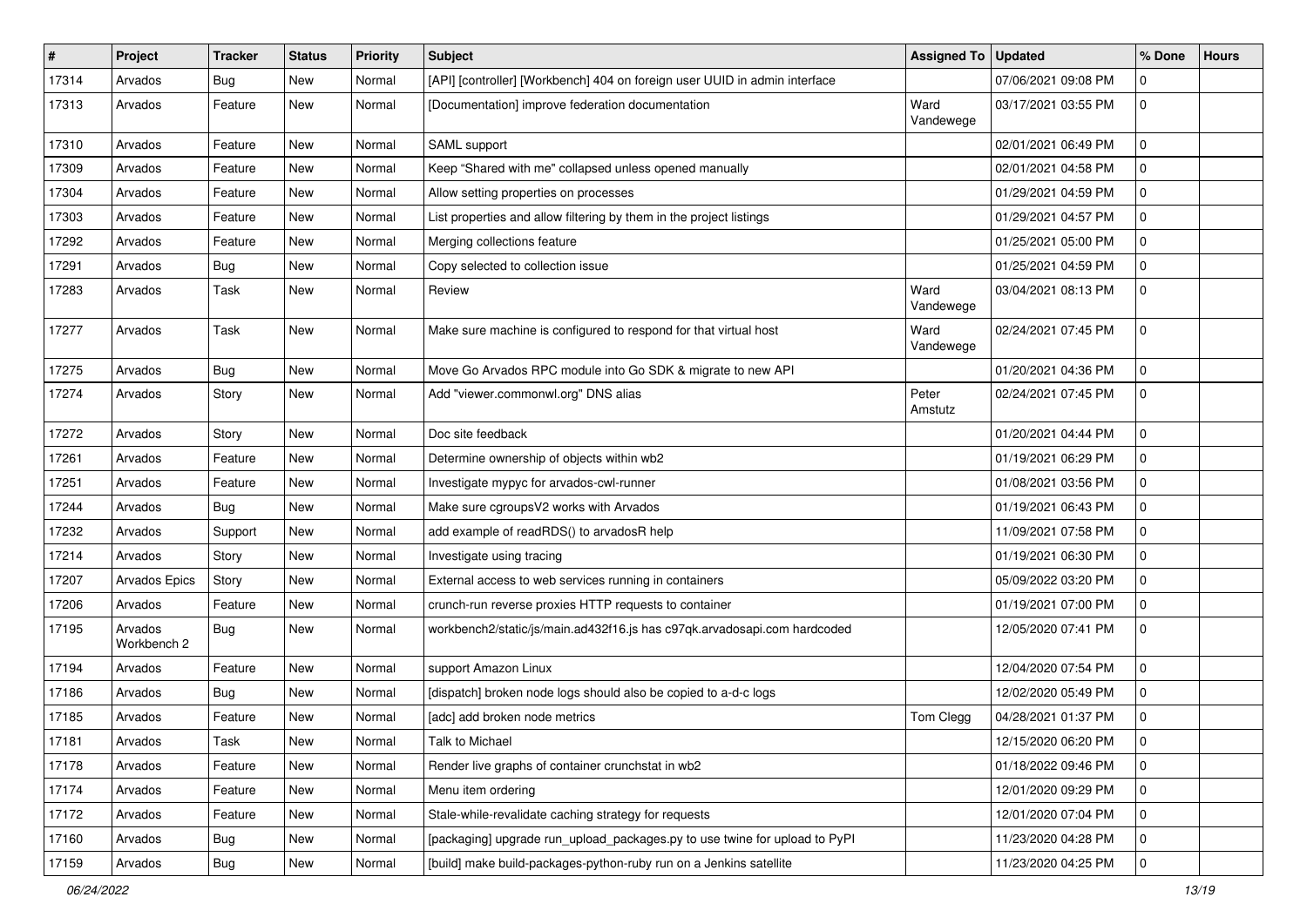| #     | Project                | Tracker    | <b>Status</b> | Priority | <b>Subject</b>                                                                                                   | <b>Assigned To</b>  | <b>Updated</b>      | % Done         | <b>Hours</b> |
|-------|------------------------|------------|---------------|----------|------------------------------------------------------------------------------------------------------------------|---------------------|---------------------|----------------|--------------|
| 17158 | Arvados                | <b>Bug</b> | New           | Normal   | Cannot execute a registered CommandLineTool, only Workflow                                                       |                     | 11/23/2020 04:20 PM | $\Omega$       |              |
| 17157 | Arvados                | Bug        | <b>New</b>    | Normal   | Workbench should have all collection updates result in new versions                                              |                     | 11/23/2020 04:22 PM | $\mathbf 0$    |              |
| 17153 | Arvados                | Bug        | New           | Normal   | Displays "Your project is empty." instead of "Nothing matched the search" when a<br>search doesn't find anything |                     | 11/19/2020 08:16 PM | $\mathbf 0$    |              |
| 17149 | Arvados                | Feature    | <b>New</b>    | Normal   | Checkpoint / snapshot to support migrating tasks when more memory is needed                                      |                     | 11/19/2020 10:42 AM | 0              |              |
| 17148 | Arvados                | Feature    | New           | Normal   | add logging middleware to lib/cmd                                                                                |                     | 06/07/2021 02:42 PM | $\mathbf 0$    |              |
| 17116 | Arvados                | Story      | New           | Normal   | Consider excluding api_client_authorization from audit logs by default.                                          |                     | 11/16/2020 04:23 PM | $\mathbf 0$    |              |
| 17112 | Arvados                | Feature    | New           | Normal   | Store unsigned collection manifests in keep                                                                      |                     | 11/13/2020 10:40 PM | $\overline{0}$ |              |
| 17110 | Arvados                | Feature    | New           | Normal   | Container reuse on sub-workflows and chunks of scatter inputs                                                    |                     | 11/13/2020 03:54 PM | $\mathbf 0$    |              |
| 17104 | Arvados                | Feature    | New           | Normal   | Feature to toggle "detailed rows" in project view                                                                |                     | 11/30/2020 05:42 PM | 0              |              |
| 17100 | Arvados                | Feature    | New           | Normal   | Audit logs should include current/logged in user                                                                 |                     | 11/09/2020 04:37 PM | $\mathbf 0$    |              |
| 17089 | Arvados                | Task       | New           | Normal   | Review                                                                                                           | Lucas Di<br>Pentima | 02/02/2021 06:32 PM | $\mathbf 0$    |              |
| 17074 | Arvados                | Bug        | New           | Normal   | Use count=none & keyset paging                                                                                   |                     | 11/03/2020 09:15 PM | $\mathbf 0$    |              |
| 17073 | Arvados                | Bug        | New           | Normal   | Permission links originating from users should only update that user                                             | Peter<br>Amstutz    | 02/02/2021 06:32 PM | $\mathbf 0$    |              |
| 17070 | Arvados                | Feature    | New           | Normal   | [packaging][centos] build packages for centos8                                                                   |                     | 07/06/2021 09:12 PM | $\Omega$       |              |
| 17041 | Arvados                | Bug        | New           | Normal   | Upload doesn't work on arvbox-demo                                                                               |                     | 10/22/2020 08:05 PM | 0              |              |
| 17038 | Arvados                | Feature    | New           | Normal   | [controller] Option to request additional scopes, and verify additional claims, during<br>OpenID Connect auth    |                     | 05/19/2021 09:04 PM | $\mathbf 0$    |              |
| 17037 | Arvados                | Feature    | New           | Normal   | [controller] Improve use of given_name/family_name fields for generic OpenID<br>Connect providers                |                     | 10/21/2020 05:33 PM | $\overline{0}$ |              |
| 17005 | Arvados                | Bug        | New           | Normal   | CWL v1.2 Conformance test 83 failed twice on the new Arvados Playground                                          |                     | 10/14/2020 04:19 PM | $\overline{0}$ |              |
| 17001 | Arvados Epics          | Story      | New           | Normal   | WGS Demo Works in WB2 and Is Updated to Reflect WB2 Features                                                     |                     | 06/01/2022 02:34 PM | 0              |              |
| 16975 | Arvados                | Feature    | New           | Normal   | Direct navigation to federated objects                                                                           |                     | 11/03/2020 08:50 PM | $\mathbf 0$    |              |
| 16973 | Arvados                | Bug        | New           | Normal   | No "disable re-use" option when running a newly registered workflow                                              |                     | 10/07/2020 06:46 PM | 0              |              |
| 16972 | Arvados                | <b>Bug</b> | New           | Normal   | Container request page doesn't refresh                                                                           |                     | 10/07/2020 06:33 PM | $\mathbf 0$    |              |
| 16970 | Arvados                | Bug        | New           | Normal   | "Shared" option in sharing dialog is confusing                                                                   |                     | 10/07/2020 06:30 PM | $\mathbf 0$    |              |
| 16969 | Arvados<br>Workbench 2 | Bug        | New           | Normal   | User with can_manage access can drop own permissions by making "private"                                         |                     | 09/10/2021 01:33 PM | $\mathbf 0$    |              |
| 16964 | Arvados                | Task       | New           | Normal   | Review                                                                                                           | Peter<br>Amstutz    | 07/15/2021 06:55 PM | l 0            |              |
| 16943 | Arvados Epics          | Story      | New           | Normal   | WB2 Descriptions, project & collection operations                                                                |                     | 06/01/2022 02:18 PM | $\overline{0}$ |              |
| 16933 | Arvados                | <b>Bug</b> | New           | Normal   | [login federation] post-trashing collection UX bug                                                               |                     | 09/30/2020 04:49 PM | $\overline{0}$ |              |
| 16932 | Arvados                | <b>Bug</b> | New           | Normal   | [login federation] trashing collections: snackbar issues                                                         |                     | 10/02/2020 03:31 PM | $\overline{0}$ |              |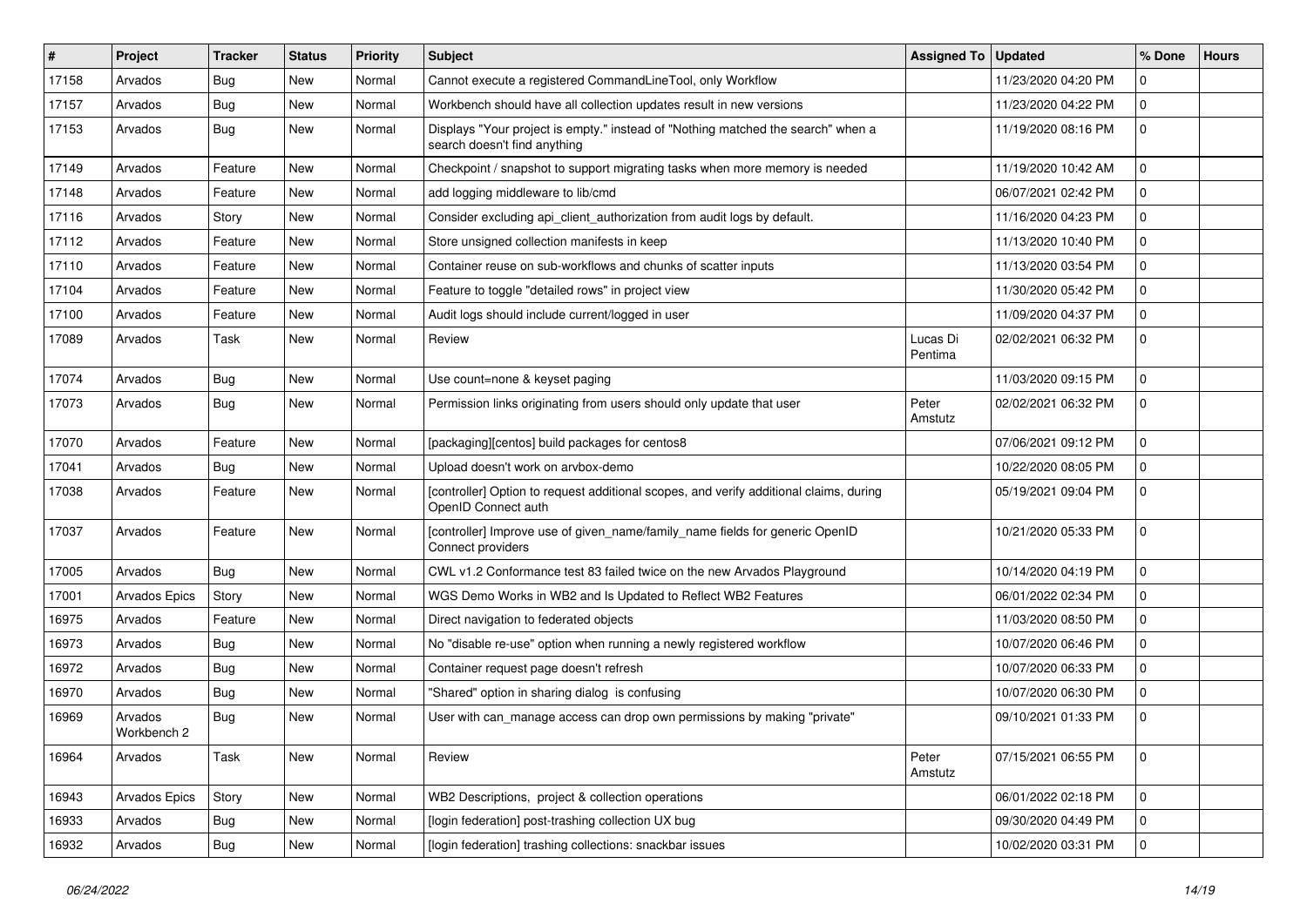| ∦     | Project       | <b>Tracker</b> | <b>Status</b> | <b>Priority</b> | <b>Subject</b>                                                                                    | <b>Assigned To</b> | <b>Updated</b>      | % Done      | <b>Hours</b> |
|-------|---------------|----------------|---------------|-----------------|---------------------------------------------------------------------------------------------------|--------------------|---------------------|-------------|--------------|
| 16931 | Arvados       | <b>Bug</b>     | <b>New</b>    | Normal          | [login federation] Not Found modal when looking at trashed collection                             |                    | 09/30/2020 04:39 PM | 0           |              |
| 16881 | Arvados       | Task           | <b>New</b>    | Normal          | Review                                                                                            | Peter<br>Amstutz   | 03/17/2021 03:58 PM | $\mathbf 0$ |              |
| 16879 | Arvados       | Task           | <b>New</b>    | Normal          | Review                                                                                            | Peter<br>Amstutz   | 09/23/2020 04:27 PM | $\mathbf 0$ |              |
| 16871 | Arvados       | Support        | <b>New</b>    | Normal          | Translate NextFlow workflows to CWL with notes                                                    |                    | 09/22/2020 06:18 PM | $\mathbf 0$ |              |
| 16870 | Arvados       | Story          | New           | Normal          | Research & create examples of other CWL patterns                                                  | Jiayong Li         | 10/30/2020 04:11 PM | $\mathbf 0$ |              |
| 16869 | Arvados       | Story          | New           | Normal          | Go through workflow patterns and add them to the CWL patterns repo                                | Jiayong Li         | 10/30/2020 04:11 PM | $\mathbf 0$ |              |
| 16867 | Arvados       | <b>Bug</b>     | <b>New</b>    | Normal          | Rust SDK                                                                                          |                    | 09/23/2020 09:04 AM | $\mathbf 0$ |              |
| 16866 | Arvados       | Feature        | <b>New</b>    | Normal          | Support OpenAPI                                                                                   |                    | 10/16/2020 04:50 PM | $\mathbf 0$ |              |
| 16858 | Arvados Epics | Story          | <b>New</b>    | Normal          | Collection check in / check out                                                                   |                    | 02/18/2022 09:55 PM | $\mathbf 0$ |              |
| 16853 | Arvados       | Bug            | New           | Normal          | [arvbox] various bugs                                                                             |                    | 09/18/2020 08:55 PM | $\mathbf 0$ |              |
| 16852 | Arvados       | Bug            | <b>New</b>    | Normal          | [keep-balance] replication level distribution should account for volumes' built-in<br>replication |                    | 07/06/2021 09:12 PM | $\mathbf 0$ |              |
| 16851 | Arvados       | Bug            | <b>New</b>    | Normal          | [keep-balance] "underreplicated blocks" are overcounted in log messages                           |                    | 07/06/2021 09:12 PM | $\mathbf 0$ |              |
| 16849 | Arvados       | Feature        | New           | Normal          | Investigate / document using Rabix Composer + arv-mount + arvados-cwl-runner                      |                    | 09/18/2020 05:19 PM | $\mathbf 0$ |              |
| 16843 | Arvados       | Feature        | <b>New</b>    | Normal          | [a-d-c] admin cli                                                                                 |                    | 07/06/2021 09:08 PM | $\mathbf 0$ |              |
| 16832 | Arvados       | Bug            | <b>New</b>    | Normal          | replace linkchecker in our build environment                                                      | Ward<br>Vandewege  | 11/04/2020 05:23 PM | $\mathbf 0$ |              |
| 16830 | Arvados       | Bug            | <b>New</b>    | Normal          | [keep-web] S3 PutObject response should have content MD5                                          |                    | 07/06/2021 09:12 PM | $\mathbf 0$ |              |
| 16816 | Arvados       | Task           | <b>New</b>    | Normal          | Review                                                                                            |                    | 02/02/2021 06:33 PM | $\mathbf 0$ |              |
| 16805 | Arvados       | <b>Bug</b>     | <b>New</b>    | Normal          | "enter" dismisses setup dialog instead of submitting                                              |                    | 09/08/2020 08:46 PM | $\mathbf 0$ |              |
| 16802 | Arvados       | Feature        | <b>New</b>    | Normal          | [packaging] create an arvados-shell-node package                                                  |                    | 07/06/2021 09:08 PM | $\mathbf 0$ |              |
| 16800 | Arvados       | Feature        | New           | Normal          | PAM sets Arvados environment vars                                                                 |                    | 09/02/2020 05:09 PM | $\mathbf 0$ |              |
| 16784 | Arvados       | Feature        | <b>New</b>    | Normal          | Roles view                                                                                        |                    | 08/31/2020 03:00 PM | $\mathbf 0$ |              |
| 16782 | Arvados Epics | Story          | <b>New</b>    | Normal          | Add-on module system                                                                              |                    | 02/18/2022 09:55 PM | $\mathbf 0$ |              |
| 16771 | Arvados       | Bug            | <b>New</b>    | Normal          | [keepstore, arvados-dispatch-cloud] Driver parameter should be specified consistently             |                    | 08/26/2020 10:07 PM | 0           |              |
| 16768 | Arvados       | Task           | New           | Normal          | Review                                                                                            | Peter<br>Amstutz   | 08/26/2020 08:17 PM | $\mathbf 0$ |              |
| 16764 | Arvados       | Task           | New           | Normal          | Review                                                                                            | Tom Clegg          | 01/19/2021 06:29 PM | l o         |              |
| 16744 | Arvados       | Feature        | <b>New</b>    | Normal          | [keep-web] Support more S3 write APIs: DeleteObjects, POST object                                 |                    | 07/06/2021 09:12 PM | $\mathbf 0$ |              |
| 16741 | Arvados       | Story          | <b>New</b>    | Normal          | Upload verification tool                                                                          |                    | 08/24/2020 03:51 PM | $\mathbf 0$ |              |
| 16738 | Arvados       | Feature        | <b>New</b>    | Normal          | [a-d-c] introduce concept of "quota partition"                                                    |                    | 07/06/2021 09:08 PM | $\mathbf 0$ |              |
| 16728 | Arvados       | Story          | New           | Normal          | Migrate federated workflow and federation user migrate tests to use arvados-boot                  |                    | 08/19/2020 05:05 PM | $\mathbf 0$ |              |
| 16701 | Arvados       | Feature        | New           | Normal          | Tool to compare contents of a local file system to contents of a collection                       |                    | 08/14/2020 08:13 PM | $\mathbf 0$ |              |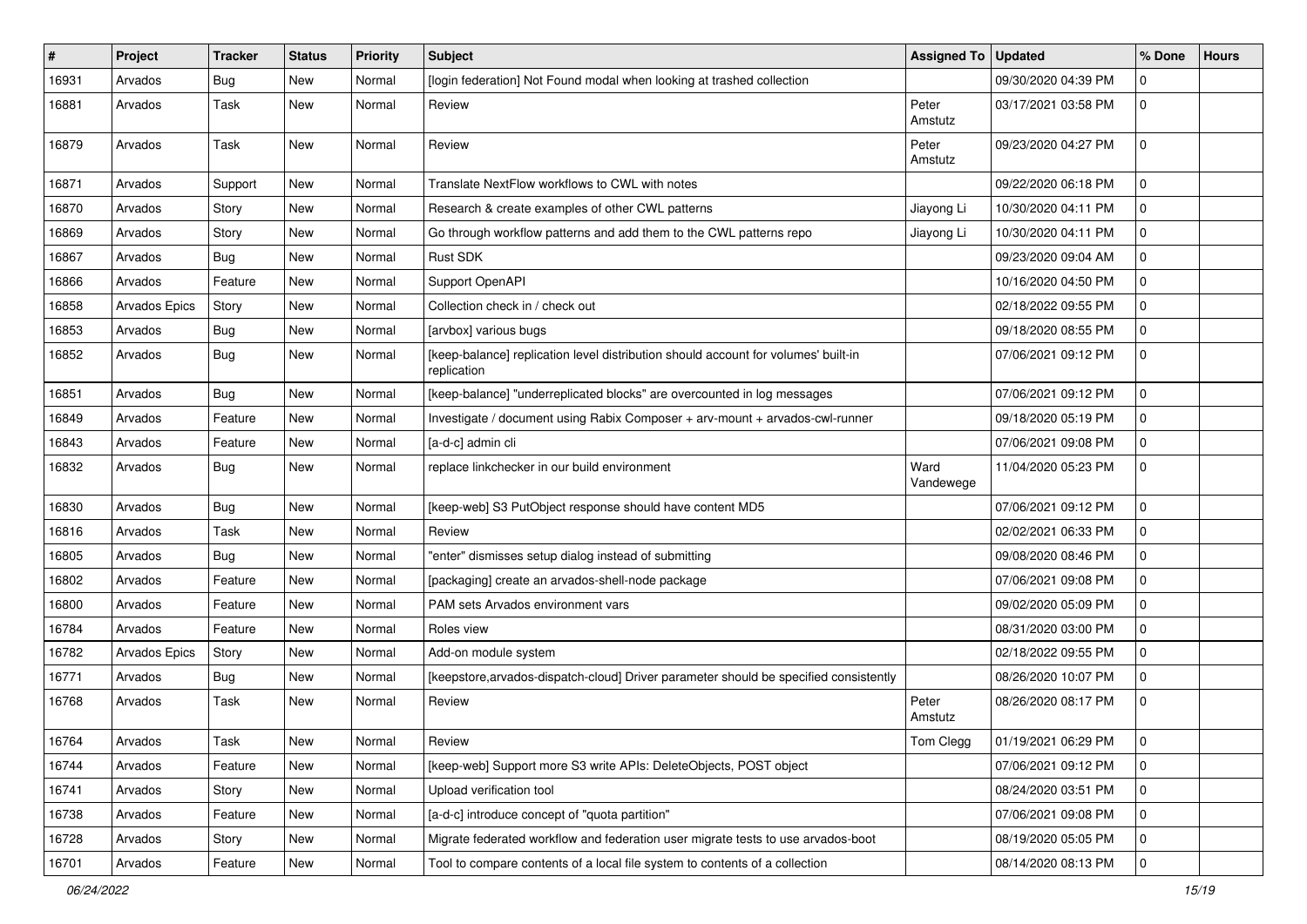| $\vert$ # | Project       | <b>Tracker</b> | <b>Status</b> | <b>Priority</b> | <b>Subject</b>                                                                                           | <b>Assigned To</b> | <b>Updated</b>      | % Done      | <b>Hours</b> |
|-----------|---------------|----------------|---------------|-----------------|----------------------------------------------------------------------------------------------------------|--------------------|---------------------|-------------|--------------|
| 16682     | Arvados       | <b>Bug</b>     | <b>New</b>    | Normal          | Missing nodejs should not be a fatal error for submitting a workflow                                     | Nico César         | 06/07/2021 03:01 PM | $\mathbf 0$ |              |
| 16673     | Arvados       | Support        | <b>New</b>    | Normal          | Document using OpenID Connect support for AAI                                                            | Peter<br>Amstutz   | 01/19/2021 06:29 PM | $\mathbf 0$ |              |
| 16664     | Arvados       | Story          | <b>New</b>    | Normal          | Remove legacy config loading                                                                             |                    | 08/04/2020 08:27 PM | $\mathbf 0$ |              |
| 16658     | Arvados       | Bug            | <b>New</b>    | Normal          | [Bug] "Move/Copy To" Dialog does not list all possible target locations.                                 |                    | 07/30/2020 05:31 PM | $\mathbf 0$ |              |
| 16656     | Arvados       | <b>Bug</b>     | <b>New</b>    | Normal          | Arvados bug (GUI): Favorites not displayed in ARV move function                                          |                    | 07/30/2020 05:29 PM | 0           |              |
| 16651     | Arvados       | Feature        | <b>New</b>    | Normal          | Show sharing dialog also for users with read and write permissions                                       |                    | 07/30/2020 05:11 PM | $\mathbf 0$ |              |
| 16650     | Arvados       | Feature        | New           | Normal          | Downloading and open in new tab for subfolders in data collection                                        |                    | 07/30/2020 05:09 PM | $\mathbf 0$ |              |
| 16646     | Arvados       | Feature        | New           | Normal          | Search in Data collection                                                                                |                    | 07/30/2020 05:05 PM | $\mathbf 0$ |              |
| 16644     | Arvados       | Feature        | <b>New</b>    | Normal          | Move files into existing collection                                                                      |                    | 07/30/2020 05:03 PM | $\mathbf 0$ |              |
| 16643     | Arvados       | Feature        | <b>New</b>    | Normal          | Notification functionality                                                                               |                    | 07/30/2020 05:02 PM | 0           |              |
| 16642     | Arvados       | Feature        | New           | Normal          | Processes page                                                                                           |                    | 07/30/2020 05:02 PM | $\mathbf 0$ |              |
| 16641     | Arvados       | Feature        | New           | Normal          | Move / copy dialog with search field                                                                     |                    | 02/23/2021 04:52 PM | $\mathbf 0$ |              |
| 16640     | Arvados       | Feature        | New           | Normal          | Cluster c97qk interferes with proper search function                                                     |                    | 07/30/2020 05:00 PM | $\mathbf 0$ |              |
| 16639     | Arvados       | Feature        | <b>New</b>    | Normal          | Display number of hits for search function                                                               |                    | 07/30/2020 04:57 PM | $\mathbf 0$ |              |
| 16638     | Arvados       | Feature        | <b>New</b>    | Normal          | Open search result in new tab                                                                            |                    | 07/30/2020 04:56 PM | $\mathbf 0$ |              |
| 16633     | Arvados       | Bug            | <b>New</b>    | Normal          | "Arvados VM" is not defined in the docs                                                                  |                    | 07/26/2020 10:53 AM | $\mathbf 0$ |              |
| 16617     | Arvados       | Feature        | <b>New</b>    | Normal          | Improve arv-copy for workflows                                                                           |                    | 07/26/2021 06:01 PM | $\mathbf 0$ |              |
| 16614     | Arvados       | Bug            | <b>New</b>    | Normal          | Submitting workflows with large numbers of file inputs is very slow                                      |                    | 11/03/2020 08:10 PM | 0           |              |
| 16610     | Arvados       | Task           | <b>New</b>    | Normal          | Review                                                                                                   |                    | 07/07/2021 06:59 PM | $\mathbf 0$ |              |
| 16607     | Arvados       | Task           | <b>New</b>    | Normal          | Review                                                                                                   | Ward<br>Vandewege  | 10/14/2020 07:52 PM | $\mathbf 0$ |              |
| 16593     | Arvados       | Feature        | <b>New</b>    | Normal          | Way to determine owner to be able to request access                                                      |                    | 08/03/2020 05:25 PM | $\mathbf 0$ |              |
| 16590     | Arvados       | Feature        | <b>New</b>    | Normal          | support dynamic arvados users on shell nodes (NSS)                                                       |                    | 07/09/2020 06:40 PM | $\mathbf 0$ |              |
| 16574     | Arvados       | Feature        | New           | Normal          | Can limit which users can submit container requests.                                                     |                    | 08/02/2021 08:24 PM | $\mathbf 0$ |              |
| 16571     | Arvados       | Feature        | New           | Normal          | Permission system supports seeing & sharing with a group without having access to<br>group contents.     |                    | 06/30/2020 02:05 PM | $\mathbf 0$ |              |
| 16567     | Arvados       | Feature        | New           | Normal          | GCP support in arvados-dispatch-cloud                                                                    |                    | 06/26/2020 01:40 PM | $\mathbf 0$ |              |
| 16566     | Arvados       | Bug            | <b>New</b>    | Normal          | [cli] can't create a token when using a token created with create_superuser_token.rb                     |                    | 07/06/2021 09:08 PM | $\mathbf 0$ |              |
| 16563     | Arvados       | Feature        | New           | Normal          | All services support TLS directly                                                                        |                    | 06/24/2020 06:56 PM | $\mathbf 0$ |              |
| 16562     | Arvados       | Feature        | New           | Normal          | SDKs ask API server for preferred "Services" config based on whether you are<br>"internal" or "external" |                    | 06/24/2020 06:53 PM | $\mathbf 0$ |              |
| 16560     | Arvados Epics | Story          | <b>New</b>    | Normal          | Single-click install & subscription via cloud marketplace                                                |                    | 02/18/2022 10:00 PM | $\mathbf 0$ |              |
| 16556     | Arvados       | Bug            | New           | Normal          | Template for Workflow Displaying Last Step instead of Main on Workbench                                  |                    | 06/23/2020 01:16 AM | $\mathbf 0$ |              |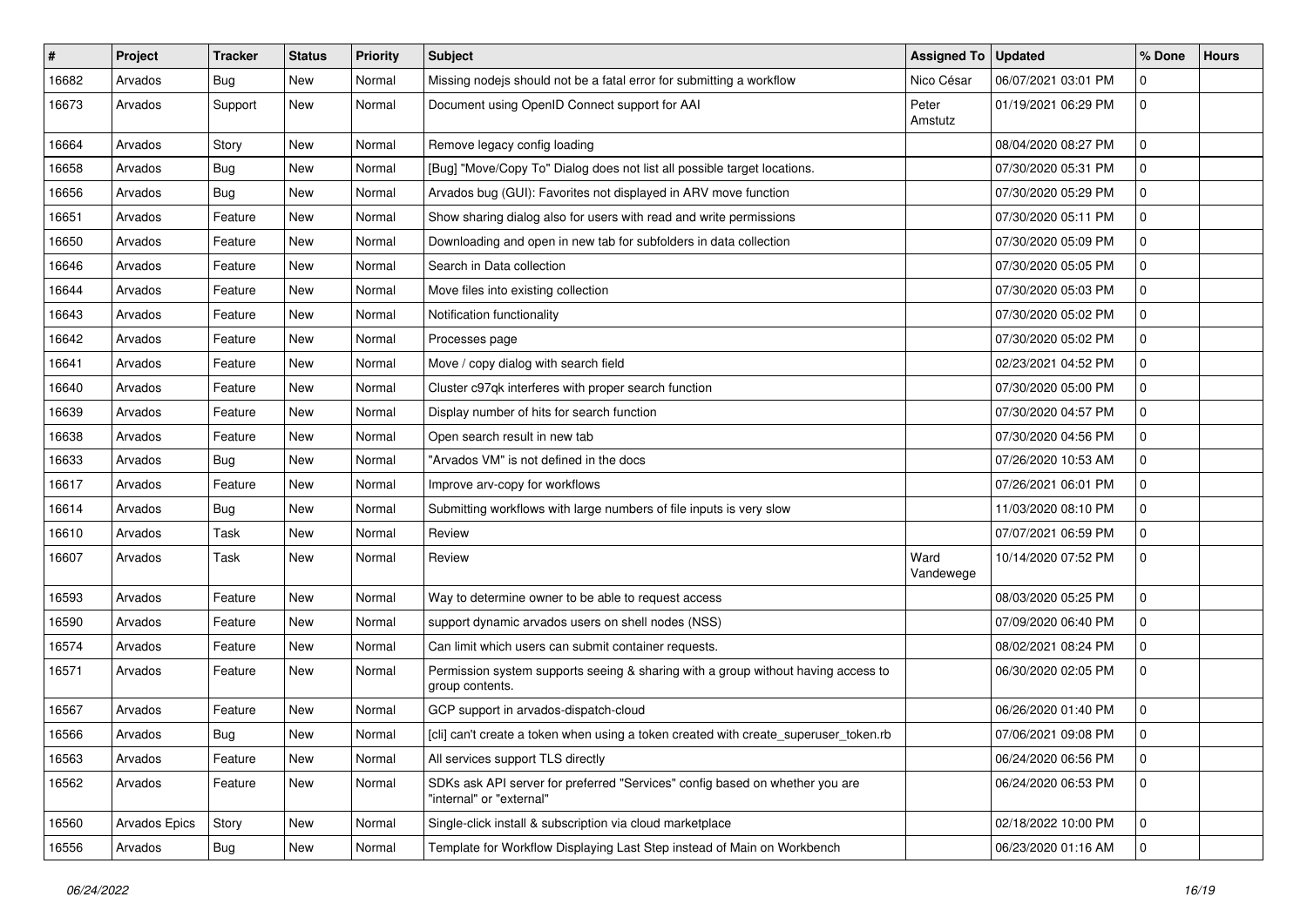| #     | <b>Project</b>       | Tracker    | <b>Status</b> | Priority | <b>Subject</b>                                                                                                  | <b>Assigned To</b>  | <b>Updated</b>      | % Done         | <b>Hours</b> |
|-------|----------------------|------------|---------------|----------|-----------------------------------------------------------------------------------------------------------------|---------------------|---------------------|----------------|--------------|
| 16554 | Tapestry             | Feature    | New           | Normal   | opt-in participant survey reminders                                                                             |                     | 06/26/2020 01:12 AM | 0              |              |
| 16552 | Arvados              | Story      | New           | Normal   | "arvados-server init" can get TLS certificates from Let's Encrypt                                               | Tom Clegg           | 11/05/2021 03:15 PM | $\mathbf 0$    |              |
| 16546 | Arvados              | Task       | New           | Normal   | Review                                                                                                          | Tom Clegg           | 07/06/2021 09:11 PM | $\mathbf 0$    |              |
| 16537 | Arvados              | Task       | New           | Normal   | Review                                                                                                          | Peter<br>Amstutz    | 08/26/2020 04:11 PM | $\mathbf 0$    |              |
| 16532 | Arvados              | Support    | New           | Normal   | Write a troubleshooting page with debugging advice for configuration issues                                     | Lucas Di<br>Pentima | 08/26/2020 04:11 PM | 0              |              |
| 16519 | Arvados              | Feature    | New           | Normal   | [keepstore] optimize md5sum calculations                                                                        |                     | 06/10/2020 04:22 PM | $\mathbf 0$    |              |
| 16518 | Arvados              | Feature    | New           | Normal   | [keep] Allow clients to set a header to disable md5sum calculations in keepstore                                |                     | 06/10/2020 04:14 PM | $\Omega$       |              |
| 16515 | Arvados              | Feature    | <b>New</b>    | Normal   | Display keep-balance block count stats in grafana dashboard                                                     |                     | 06/10/2020 03:51 PM | $\mathbf 0$    |              |
| 16514 | Arvados Epics        | Story      | New           | Normal   | Actionable insight into keep usage                                                                              |                     | 02/18/2022 09:55 PM | $\mathbf 0$    |              |
| 16510 | Arvados              | Bug        | New           | Normal   | Indirectly trashed item's context menu show editable actions                                                    | Lucas Di<br>Pentima | 02/02/2021 06:33 PM | $\mathbf 0$    |              |
| 16491 | Arvados              | Feature    | New           | Normal   | Local/Samba/NFS Arvados uploads in pure Golang                                                                  |                     | 06/17/2020 05:02 PM | 0              |              |
| 16489 | Arvados              | Task       | New           | Normal   | Review 16439-objects-creation-placement-fix-tests                                                               |                     | 06/03/2020 09:50 PM | $\mathbf 0$    |              |
| 16462 | Arvados              | Feature    | New           | Normal   | Expand arvados-controller to expose forecast features                                                           |                     | 07/07/2021 07:00 PM | $\mathbf 0$    |              |
| 16453 | Arvados              | Story      | New           | Normal   | [controller] Expand config comment about LDAP search filters                                                    |                     | 05/20/2020 03:33 PM | $\mathbf 0$    |              |
| 16448 | Arvados              | Bug        | <b>New</b>    | Normal   | Validation should detect input/output parameter name collisions.                                                |                     | 05/18/2020 09:50 PM | 0              |              |
| 16446 | <b>Arvados Epics</b> | Story      | New           | Normal   | Manifest format improvements                                                                                    |                     | 06/15/2022 03:00 PM | $\mathbf 0$    |              |
| 16445 | <b>Arvados Epics</b> | Story      | New           | Normal   | Expand permission system                                                                                        |                     | 09/22/2021 03:12 PM | $\mathbf 0$    |              |
| 16442 | <b>Arvados Epics</b> | Story      | New           | Normal   | Scalable + reliable container logging                                                                           |                     | 05/09/2022 03:22 PM | 0              |              |
| 16436 | Arvados              | Bug        | <b>New</b>    | Normal   | [install] Ensure postgresql has en_US.UTF-8 collation                                                           |                     | 05/18/2020 03:12 PM | $\mathbf 0$    |              |
| 16431 | Arvados              | Story      | <b>New</b>    | Normal   | Write draft of stories / requirements / ideas for accessing external data                                       |                     | 07/01/2020 04:09 PM | $\mathbf 0$    |              |
| 16428 | Arvados Epics        | Story      | New           | Normal   | Metrics dashboard                                                                                               |                     | 02/18/2022 09:59 PM | $\mathbf 0$    |              |
| 16426 | Arvados              | <b>Bug</b> | New           | Normal   | [arv-put] should calculate (worst case) manifest size up front before upload, and abort<br>when it is too large |                     | 07/06/2021 09:08 PM | $\mathbf 0$    |              |
| 16414 | Arvados              | Task       | New           | Normal   | Review                                                                                                          | Peter<br>Amstutz    | 05/06/2020 04:09 PM | $\mathbf 0$    |              |
| 16409 | Arvados              | Bug        | New           | Normal   | User tool runs out of memory and is killed ; job still reported as being successful                             |                     | 05/06/2020 01:52 PM | $\mathbf 0$    |              |
| 16401 | Arvados              | <b>Bug</b> | New           | Normal   | Provenance graph not correctly capturing scatter/gather                                                         |                     | 05/04/2020 12:10 PM | $\overline{0}$ |              |
| 16400 | Arvados              | <b>Bug</b> | New           | Normal   | Project Description editing lacks preview mode and lacks formatting instructions                                |                     | 05/03/2020 08:50 AM | $\mathbf 0$    |              |
| 16390 | Arvados              | Feature    | New           | Normal   | [k8s] add support for Azure AKS                                                                                 |                     | 05/04/2020 05:22 PM | $\mathbf 0$    |              |
| 16386 | Arvados              | Feature    | New           | Normal   | [k8s] make the docker images for our golang binaries much leaner                                                |                     | 04/30/2020 02:37 PM | $\mathbf 0$    |              |
| 16385 | Arvados              | Feature    | New           | Normal   | [k8s] add prebuilt container images for Arvados releases                                                        |                     | 06/22/2022 02:53 PM | $\mathbf 0$    |              |
| 16379 | Arvados              | Story      | New           | Normal   | SaltStack install integrates with prometheus/grafana                                                            |                     | 04/29/2020 04:37 PM | $\mathbf 0$    |              |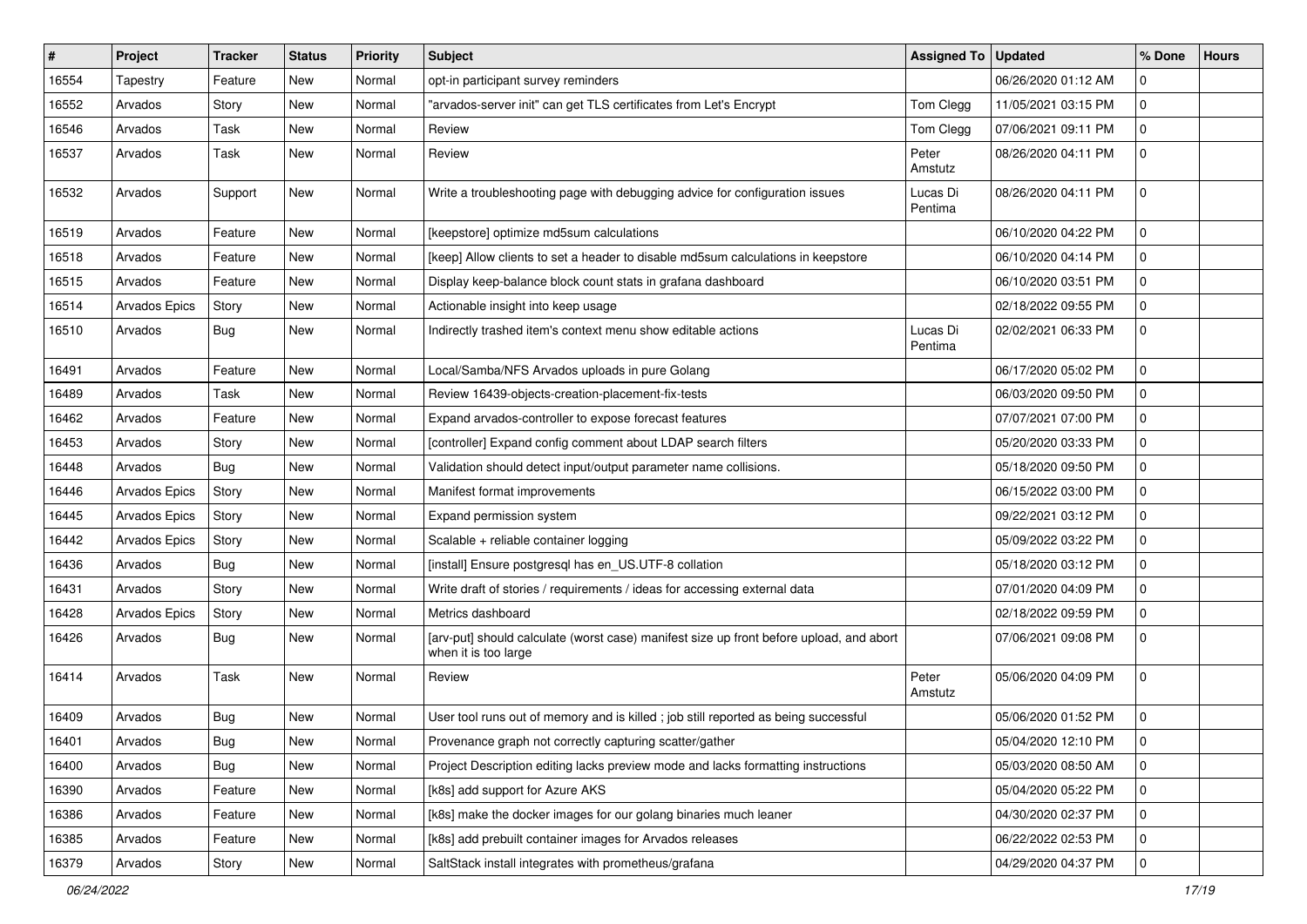| $\vert$ # | Project                | <b>Tracker</b> | <b>Status</b> | <b>Priority</b> | <b>Subject</b>                                                                                                                                                                           | <b>Assigned To</b> | <b>Updated</b>      | % Done       | <b>Hours</b> |
|-----------|------------------------|----------------|---------------|-----------------|------------------------------------------------------------------------------------------------------------------------------------------------------------------------------------------|--------------------|---------------------|--------------|--------------|
| 16372     | Arvados                | Feature        | <b>New</b>    | Normal          | Vertical autoscaling                                                                                                                                                                     |                    | 04/26/2020 09:14 AM | $\mathbf 0$  |              |
| 16371     | Arvados                | Bug            | <b>New</b>    | Normal          | <arvadosmodel::unresolvablecontainererror: "arvados="" docker="" image="" jobs"="" not<br="">found&gt; (req-3ni7i1prpb9v3ii8ux3b) [API: 422]</arvadosmodel::unresolvablecontainererror:> |                    | 04/25/2020 04:01 PM | $\mathbf{0}$ |              |
| 16370     | Arvados                | Bug            | <b>New</b>    | Normal          | data collections from sub projects not listed in the workflow configurator                                                                                                               |                    | 04/25/2020 12:12 PM | $\mathbf 0$  |              |
| 16369     | Arvados                | Feature        | <b>New</b>    | Normal          | Should be possible to promote a workflow run via arvados-cwl-runner to a published<br>workflow with one click                                                                            |                    | 04/25/2020 12:02 PM | $\mathbf 0$  |              |
| 16368     | Arvados                | <b>Bug</b>     | <b>New</b>    | Normal          | https://docs.arvados.org/ should redirect to https://doc.arvados.org/                                                                                                                    |                    | 04/25/2020 11:49 AM | $\mathbf 0$  |              |
| 16367     | Arvados                | Bug            | <b>New</b>    | Normal          | forced download of arvados/jobs to client                                                                                                                                                |                    | 05/01/2020 04:19 PM | $\mathbf{0}$ |              |
| 16355     | Arvados                | Task           | <b>New</b>    | Normal          | Review                                                                                                                                                                                   | Peter<br>Amstutz   | 06/17/2020 03:48 PM | $\mathbf{0}$ |              |
| 16354     | Arvados                | Task           | <b>New</b>    | Normal          | Review                                                                                                                                                                                   |                    | 04/14/2021 07:47 PM | $\mathbf{0}$ |              |
| 16348     | Arvados                | Feature        | <b>New</b>    | Normal          | Better metrics of keepstore bandwidth usage (especially on back end)                                                                                                                     |                    | 04/22/2020 03:54 PM | $\mathbf{0}$ |              |
| 16346     | Arvados                | Bug            | <b>New</b>    | Normal          | Determine best practices for error wrapping in Go                                                                                                                                        |                    | 04/22/2020 03:26 PM | $\mathsf 0$  |              |
| 16344     | Arvados                | Bug            | <b>New</b>    | Normal          | Better logging of token rejection                                                                                                                                                        |                    | 10/07/2020 04:07 PM | $\mathsf 0$  |              |
| 16338     | Arvados                | <b>Bug</b>     | <b>New</b>    | Normal          | https://workbench.lugli.arvadosapi.com/container_requests/lugli-xvhdp-moafm8p5e16<br>ul55 no way to see the CWL input object                                                             |                    | 04/18/2020 11:41 AM | $\mathbf{0}$ |              |
| 16337     | Arvados                | <b>Bug</b>     | <b>New</b>    | Normal          | https://workbench.lugli.arvadosapi.com/collections/lugli-4zz18-z513nlpqm03hpca#Pro<br>venance_graph is empty                                                                             |                    | 04/17/2020 04:47 PM | $\mathbf 0$  |              |
| 16336     | Arvados                | Feature        | <b>New</b>    | Normal          | arv keep put: accept a URL for server side loading                                                                                                                                       |                    | 04/17/2020 04:46 PM | $\mathsf 0$  |              |
| 16335     | Arvados                | Bug            | <b>New</b>    | Normal          | update arvados-cwl-runner to work with Python 3.8                                                                                                                                        |                    | 04/17/2020 04:46 PM | $\mathbf{0}$ |              |
| 16334     | Arvados                | Feature        | <b>New</b>    | Normal          | side-load public docker containers, if possible                                                                                                                                          |                    | 04/17/2020 04:45 PM | $\mathbf{0}$ |              |
| 16333     | Arvados                | Feature        | <b>New</b>    | Normal          | Export workflows+provenance as Workflow RO-Crate w/ CWLProv                                                                                                                              |                    | 04/17/2020 04:45 PM | $\mathbf 0$  |              |
| 16332     | Arvados                | Bug            | <b>New</b>    | Normal          | The user interface for approving users doesn't make sense                                                                                                                                |                    | 04/17/2020 04:43 PM | $\mathbf 0$  |              |
| 16329     | Arvados                | Bug            | New           | Normal          | Inconsistent upload behavior between wb1 and wb2                                                                                                                                         | Daniel Kutyła      | 06/22/2022 02:56 PM | $\mathbf{0}$ |              |
| 16316     | Arvados                | Feature        | <b>New</b>    | Normal          | a-c-r handles resource range requests (especially CPU) and adjusts requests based<br>on what is in Instance Types list                                                                   | Jiayong Li         | 04/14/2021 07:47 PM | $\mathbf 0$  |              |
| 16301     | Arvados<br>Workbench 2 | Task           | <b>New</b>    | Normal          | Grooming                                                                                                                                                                                 |                    | 04/01/2020 01:47 PM | $\mathbf{0}$ |              |
| 16300     | Arvados<br>Workbench 2 | Story          | <b>New</b>    | Normal          | Compare 2 collection versions                                                                                                                                                            |                    | 04/01/2020 01:47 PM | $\mathbf{0}$ |              |
| 16271     | Arvados                | Task           | <b>New</b>    | Normal          | Review                                                                                                                                                                                   | Peter<br>Amstutz   | 03/25/2020 03:21 PM | $\mathbf 0$  |              |
| 16251     | Arvados                | Bug            | <b>New</b>    | Normal          | Workflows unable to show inputs                                                                                                                                                          |                    | 03/13/2020 06:28 AM | $\mathbf 0$  |              |
| 16250     | Arvados                | Bug            | <b>New</b>    | Normal          | API Endpoint not found when opening advanced menu of collection                                                                                                                          |                    | 03/13/2020 06:26 AM | $\mathbf 0$  |              |
| 16249     | Arvados                | <b>Bug</b>     | <b>New</b>    | Normal          | Workflow does not allow entering inputs                                                                                                                                                  |                    | 03/13/2020 06:25 AM | $\Omega$     |              |